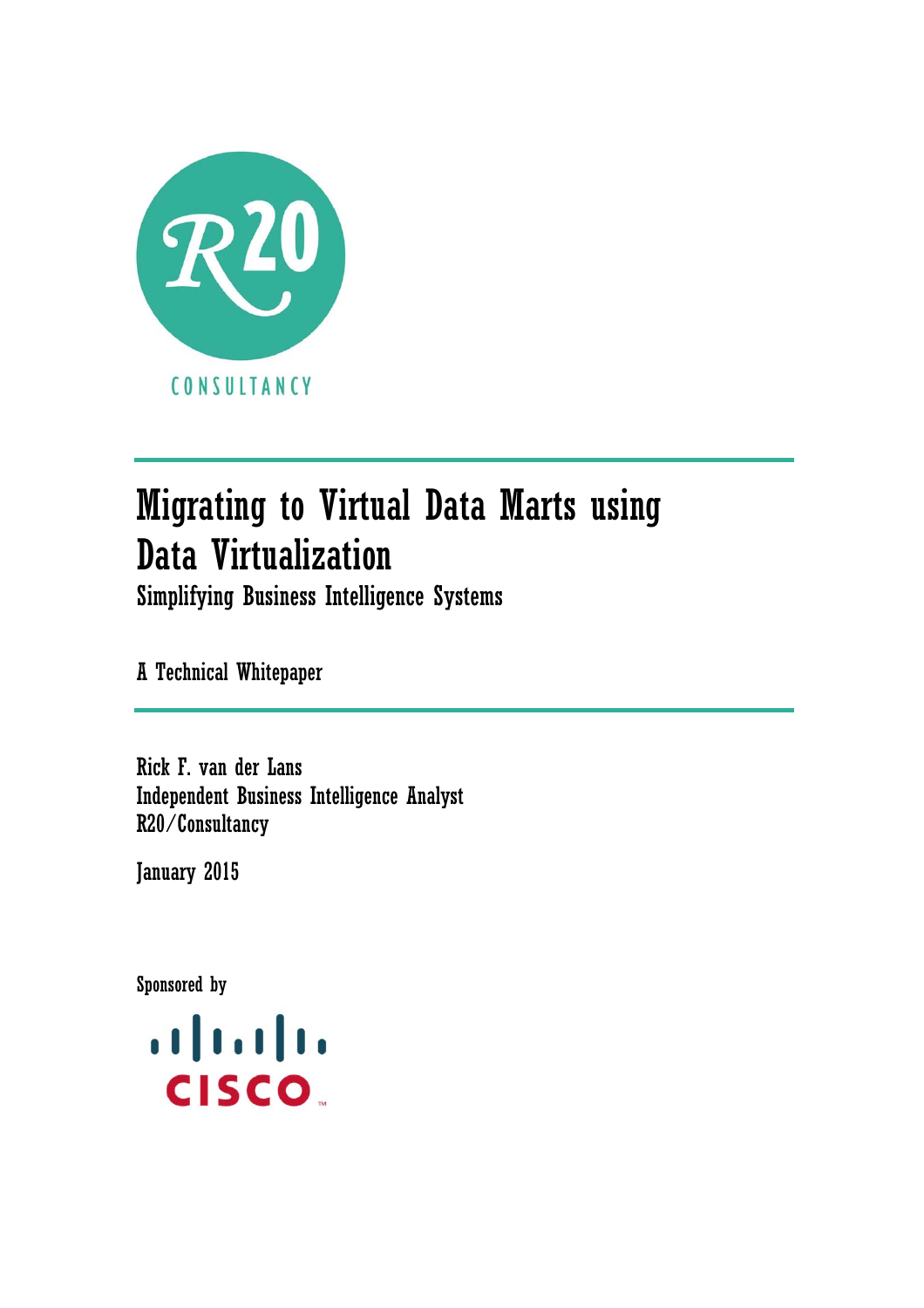Copyright © 2015 R20/Consultancy. All rights reserved. Cisco and the Cisco logo are trademarks or registered trademarks of Cisco and/or its affiliates in the U.S. or there countries. To view a list of Cisco trademarks, go to this URL: www.cisco.com/go/trademarks. Trademarks of companies referenced in this document are the sole property of their respective owners.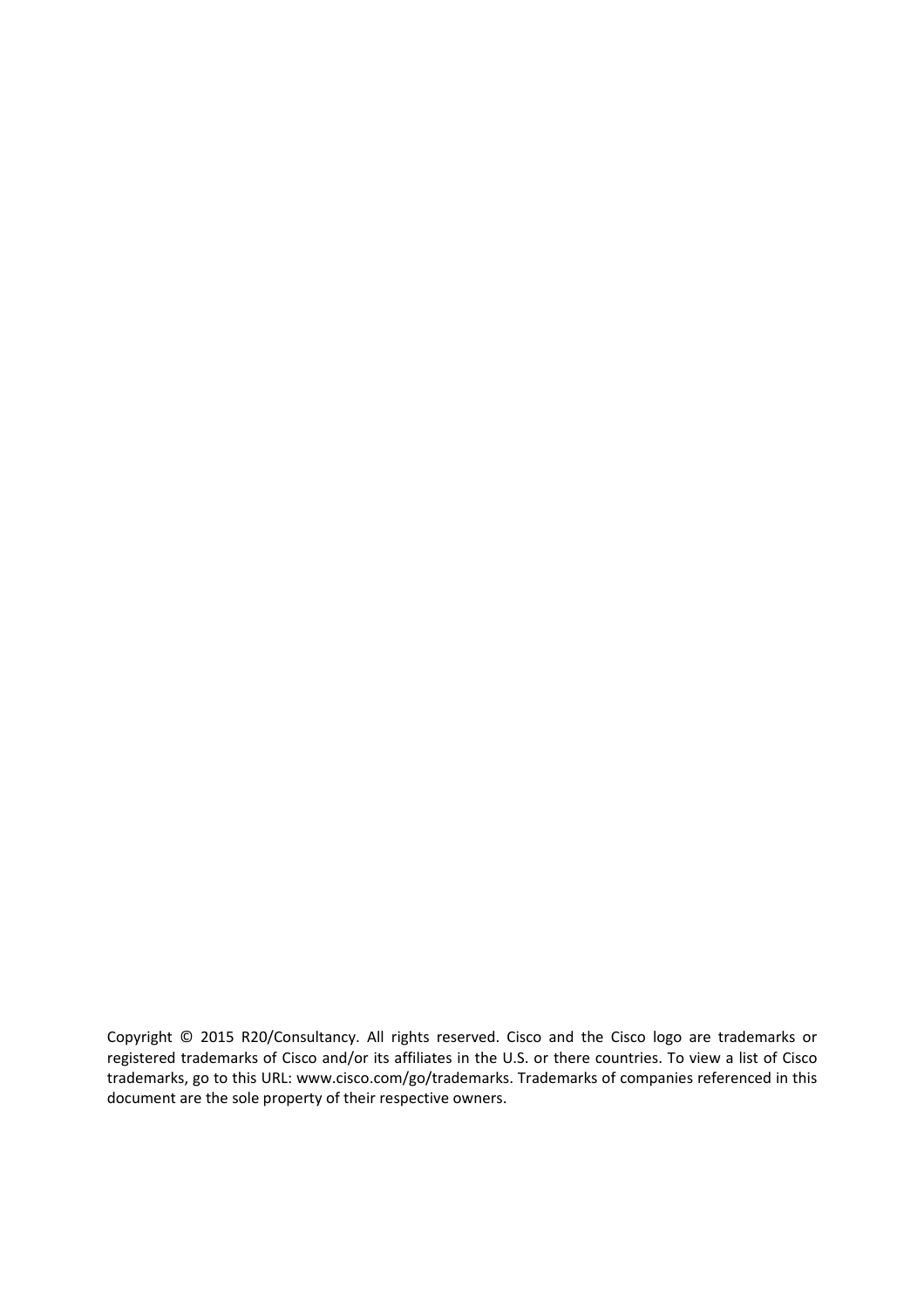## Table of Contents

| 1 | Introduction                                                                                                                                                                                                                                                                                                                                                                                                                                            |                                            |
|---|---------------------------------------------------------------------------------------------------------------------------------------------------------------------------------------------------------------------------------------------------------------------------------------------------------------------------------------------------------------------------------------------------------------------------------------------------------|--------------------------------------------|
| 2 | Data Marts                                                                                                                                                                                                                                                                                                                                                                                                                                              |                                            |
| 3 | The Costs of Data Marts                                                                                                                                                                                                                                                                                                                                                                                                                                 | 3                                          |
| 4 | The Alternative: Virtual Data Marts using Data Virtualization                                                                                                                                                                                                                                                                                                                                                                                           | 5                                          |
| 5 | <b>Developing Virtual Data Marts</b><br>Step 1: Recreating Physical Data Marts as Virtual Data Marts<br>Step 2: Improving Query Performance on Virtual Data Marts<br>Step 3: Identifying Common Specifications Among Virtual Data Marts<br>Step 4: Redirecting Reports to Access Virtual Data Marts<br>Step 5: Extracting Definitions from the Reporting Tools<br>Step 6: Defining Security Rules<br>Step 7: Adding External Data to Virtual Data Marts | 6<br>6<br>12<br>14<br>16<br>16<br>16<br>17 |
| 6 | <b>Getting Started</b>                                                                                                                                                                                                                                                                                                                                                                                                                                  | 17                                         |
|   | About the Author Rick F. van der Lans                                                                                                                                                                                                                                                                                                                                                                                                                   | 19                                         |
|   | About Cisco Systems, Inc.                                                                                                                                                                                                                                                                                                                                                                                                                               | 19                                         |

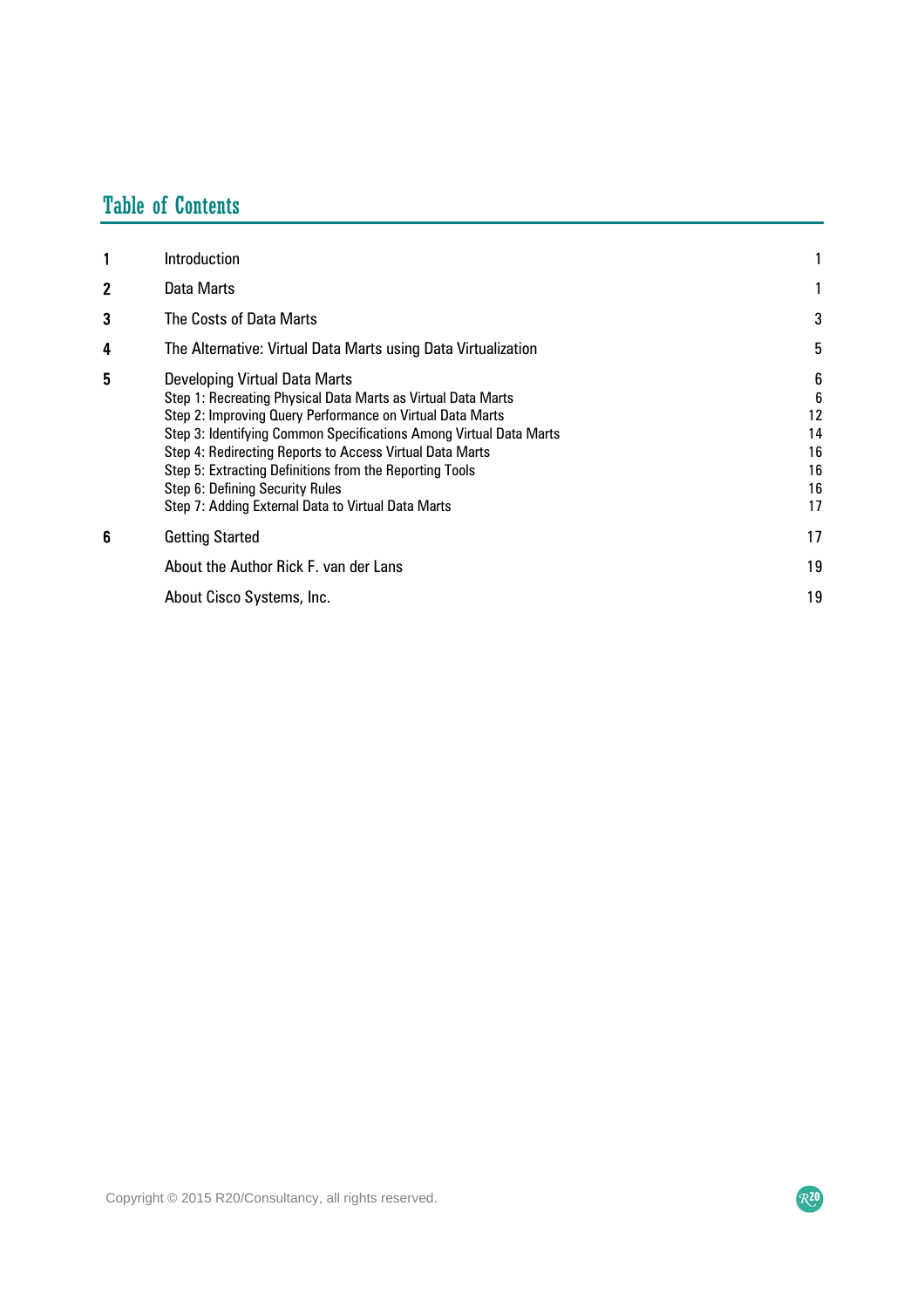## 1 Introduction

Almost every BI system is made up of many *data marts*. These data marts are commonly developed to improve query performance, to deliver to users the data with the right data structure and the right aggregation level, to minimize network delay for geographically dispersed users, to allow the use of specific database technologies, and to give the users more control over their data.

Unfortunately, data marts are expensive because they require a lot of work to develop, operate, and maintain. They also complicate the architectures of BI systems. For example, changes made to the data warehouse can lead to a multitude of changes throughout all the data marts, and changes made to a report can involve complex modifications to the data marts and the corresponding ETL programs. In addition, they can degrade data quality and complicate data governance.

But most importantly, data marts reduce the flexibility of a BI system. The main reason is that they are *physical data marts*, so they occupy disk storage, they must be loaded with new data periodically, they have to be managed, tuned, and optimized, and so on.

Nowadays, organizations demand *flexible BI systems*. This does not mean that all the data marts should be dropped, because then all their benefits would disappear as well. A better solution is to replace physical data marts by *virtual data marts*. With virtual data marts data can still be delivered with the right structure, in the right form, and at the right data aggregation level. But they are not physical, so they do not occupy disk storage, they do not have to be loaded with new data periodically, they do not have to be managed, tuned, and optimized, and so on. Virtual data marts are much more flexible than physical data marts. Changing them is predominantly a change of specifications.

Virtual data marts can be developed in various ways. This whitepaper describes in detail a step‐by‐step approach for migrating physical data marts to virtual data marts using *Cisco Information Server* (CIS). The approach is based on an evolutionary migration that does not impact the existing reporting workload.

## 2 Data Marts

Data Marts – Most BI systems make use of *data marts*; see Figure 1. Some even comprises countless data marts. The data they contain is derived from the data warehouse. ETL programs are used to copy data from the data warehouse to the data marts periodically.

Each data mart is developed for a specific group of users, all with comparable information and reporting needs. A data mart contains a subset of all the data from a data warehouse. Also, whereas a data warehouse contains the lowest level of data, a data mart usually contains a slightly aggregated version of all that data. Most reports run on one of those data marts instead of on the data warehouse.

 $\mathcal{R}^{\mathbf{20}}$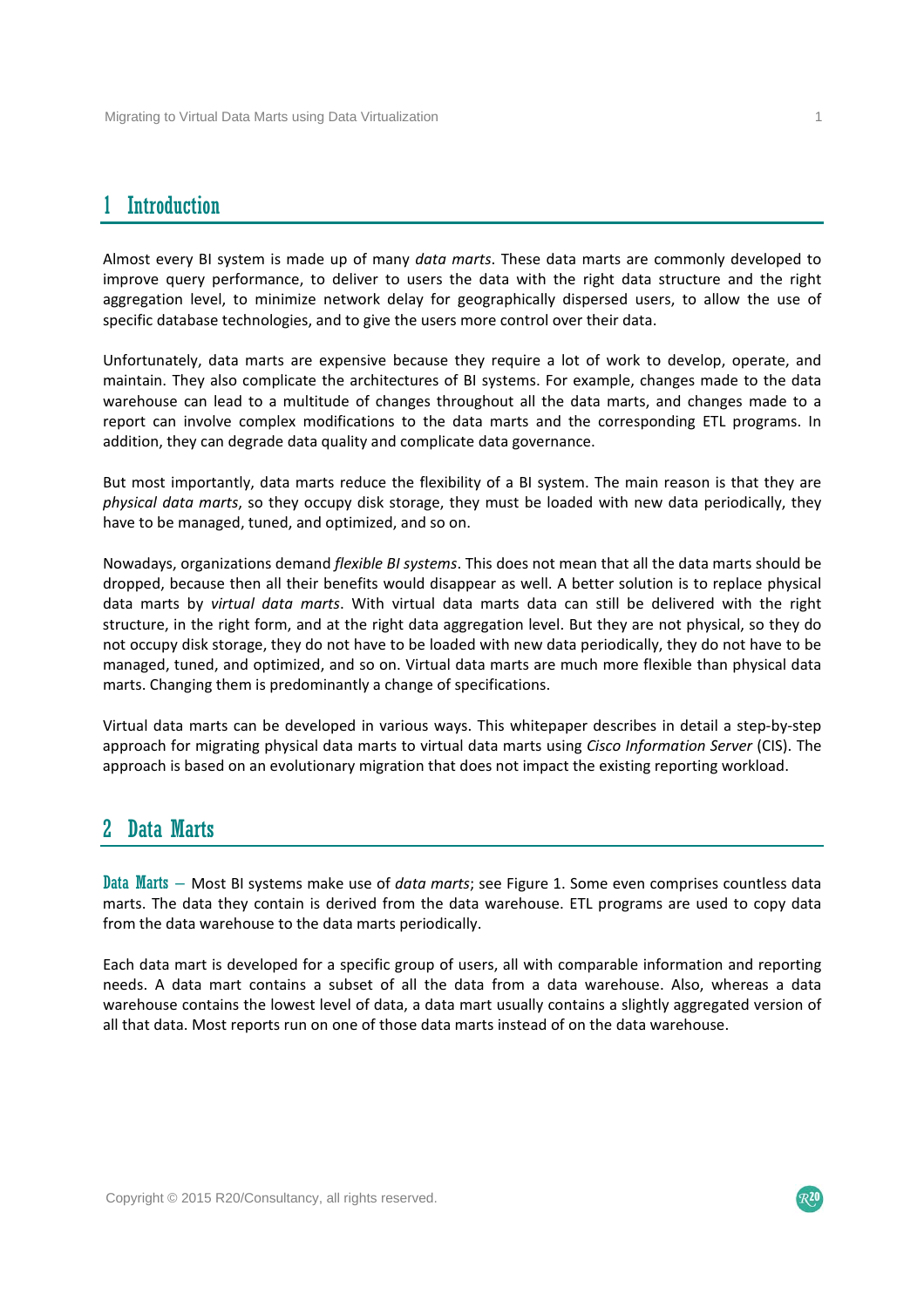



Why Are Data Marts Developed? - Usually, in a BI system the majority of all the reporting and analytics is processed on data marts. Common reasons for developing a data mart are:

- **Query performance:** The most dominant reason for organizations to develop data marts is query performance. Without data marts all the queries must be executed on the data warehouse. This query workload might be too intense for the database server managing the data warehouse, leading to long waiting times for the users. By implementing data marts, most of the queries are offloaded from the data warehouse to these data marts, and by distributing the query workload over multiple data marts, the performance of queries improves.
- **Data structure:** Particular reporting or analytical tools require data to have a certain structure. For example, a tool might demand that the tables are organized as a star schema. If the tables in the data warehouse are normalized, the tool won't be able to access the data. In this case, a data mart is used to present the same data in the right structure. In such a system, ETL scripts are used to transform the normalized data to a star schema arrangement.
- **Geographically dispersed users:** If users are geographically dispersed, querying a central data store might lead to considerable network delay, which slows down the reports. In this situation, it's better to move data physically closer to where the users are located, taking network traffic out of the equation.
- **Storage technology:** Data marts allow the use of different storage technologies for different reports and reporting tools. For example, the performance can be improved for certain reports by storing the data in a multi‐dimensional database server in which data is stored in a cube‐like form instead of in a SQL database server.
- **Local control:** By having a real copy of their data in a dedicated database, users have more control over that data. For example, it allows them to add private data or data from external sources to enrich their reporting capabilities.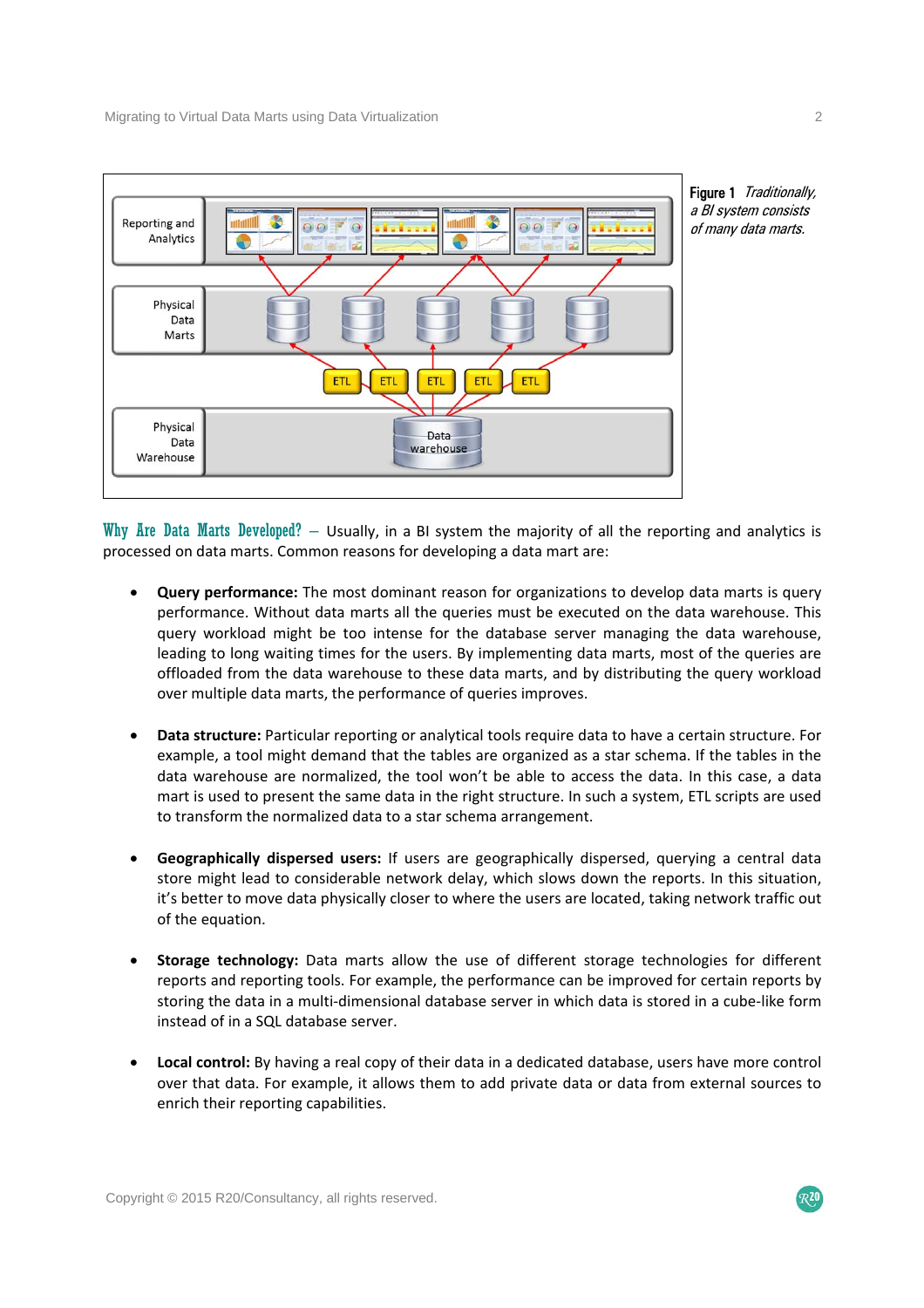Technologies Used – As indicated, data marts can be developed with different data storage technologies. The most popular form is a SQL database. In this case, a separate set of tables is developed in a SQL database. Technically, this set of tables may be defined inside the database that contains the data warehouse, but quite often a separate database is developed. A second popular form is analytical cubes. Products such as Microsoft Analysis Service and KylinOLAP don't store the data in tables, but in cubes in which the data is organized in dimensions and hierarchies. Data stored in cubes cannot be accessed using SQL, but through a dedicated language, such as MDX. The third option for storing the data of a data mart is by storing it in files, such as Microsoft Excel files, Microsoft Access files, or simple comma-delimited files.

Star Schema – The tables in a data mart developed with SQL technology are usually organized as a *star schema<sup>1</sup> .* In a star schema the tables are classified as *dimension tables* (or *dimensional tables*) and *fact tables*. Fact tables are the central tables in a star schema. A row in a fact table usually represents a *business event*. Examples of potential fact tables are money withdrawals from a bank account, bookings for a flight, and payments at a counter. Each row in a dimension table represents some *business object*, such as a customer, a product, or a department. Dimension tables don't have relationships with each other, but only relationships with fact tables. Star schema owes its name to its graphical representation where the fact table forms the center and the dimension tables are drawn as rays originating from that center, together forming a star.

The primary goal of arranging tables as a star schema is to limit the number of tables that have to be accessed and joined when a query is processed. The often cited advantage of avoiding table joins is improved query performance. Another advantage is that it becomes much easier to write queries and to present the end user with a set of options from which a tool can generate a query. The fact that duplicate data increases the amount of required storage is seen as less important. Also, the fact that duplicate data can lead to inconsistent data is not considered a major disadvantage as well, which makes sense in a data warehouse environment where all the inserts and updates are executed in a very controlled fashion.

A data store can contain many fact tables and thus many star schemas. If fact tables share the same dimension tables, these dimension tables are called *conformed dimension tables*. This is only possible if those fact tables have been designed in such a way that they can use the same dimension tables.

## 3 The Costs of Data Marts

The Price Tag of Data Marts – Quite often the decision to develop data marts is made lightheartedly. Query performance is commonly used as the all-overriding argument. Unfortunately, data marts are more expensive than most organizations think. Already in 2008, Gartner<sup>2</sup> indicated that the costs of derived data stores, such as data marts, are expensive components of an entire data warehouse architecture. Their recommendation was to "consolidate data marts into an application‐neutral data warehouse or smaller data marts to reduce the cost and complexity of the data integration processes feeding the data marts." They predicted that this could save an organization 50% of what they're spending to support siloed data marts.

 $\mathcal{R}^{\mathbf{20}}$ 

<sup>&</sup>lt;sup>1</sup> Wikipedia, *Star schema*; see http://en.wikipedia.org/wiki/Star\_schema<br><sup>2</sup> Gartner - Friedman, T. et al., *Cost Cutting in Data Management and Integration*, February 2008; see https://www.gartner.com/doc/604907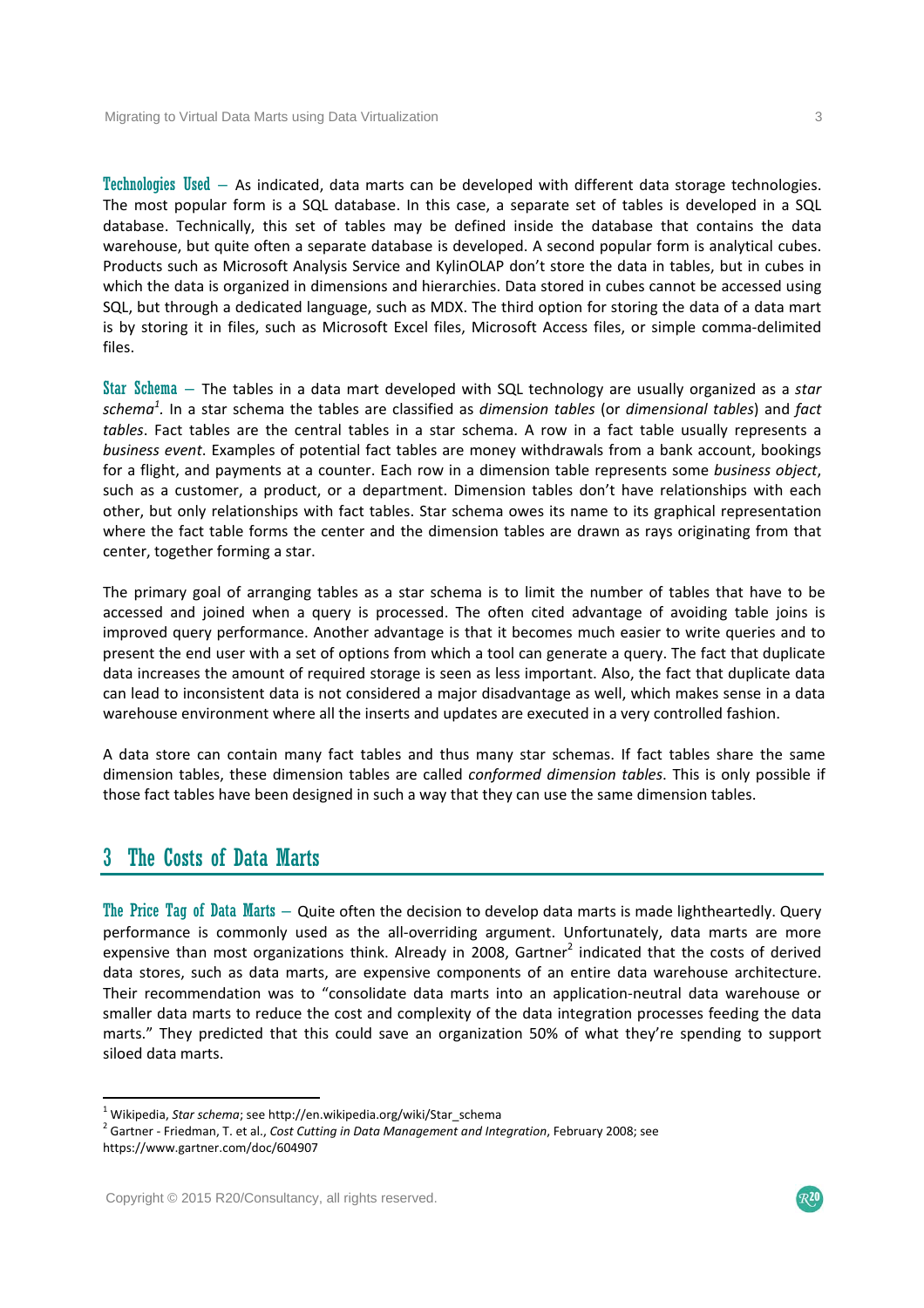Data Mart Related Activities – Data marts are expensive because they require many activities to develop, operate, and maintain. For example, developing a new data mart involves at least the following activities:

- Define data structures
- Develop ETL programs to transform and load data
- Create a dedicated database
- Implement the tables
- Optimize and tune the physical storage structure
- Optimize and tune the database server
- Develop backup and recovery processes
- Run the initial load of the tables with data coming from the data warehouse

Next, keeping a data mart operational requires the following activities:

- Periodic refresh of data in the data marts with new data from the data warehouse
- Optimize and tune the database (regularly)
- Optimize and tune the database server
- Optimize and tune ETL programs
- Monitor the database usage
- Run backup processes (and occasionally) recovery processes

Changing an existing data mart also requires a considerable amount of work:

- Temporarily unload data from a data mart
- Change data structure
- Change ETL programs
- Optimize and tune the physical database design
- Optimize and tune the ETL programs
- Reload data in data mart
- Identify and revise the impacted reports

Inflexibility of Data Marts – Data marts do make a BI system less flexible for two main reasons. First, if a report has to be extended with more data, it can mean that the data structures in the data mart must be changed and that the ETL program that loads the data in the data mart must be changed accordingly. In fact all the activities described above may apply. All this requires a considerable amount of work. Second, when a data structure in the data warehouse is changed, data structures in several data marts must be adapted accordingly, plus all the involved ETL programs. In both cases, one change in a report or in the data warehouse demands a long list of activities. This all negatively influences flexibility and thus the time to market of new reports.

Overlapping Data Marts – Another drawback of data marts is that their data contents overlaps. Data marts developed for different user groups may contain the same data. For example, multiple may have a full copy of the customer dimension table. From a storage perspective this is not efficient. But what's more important is that the same data from the data warehouse must be loaded multiple times in several data marts. This slows down the entire load process.

 $\mathcal{R}^{20}$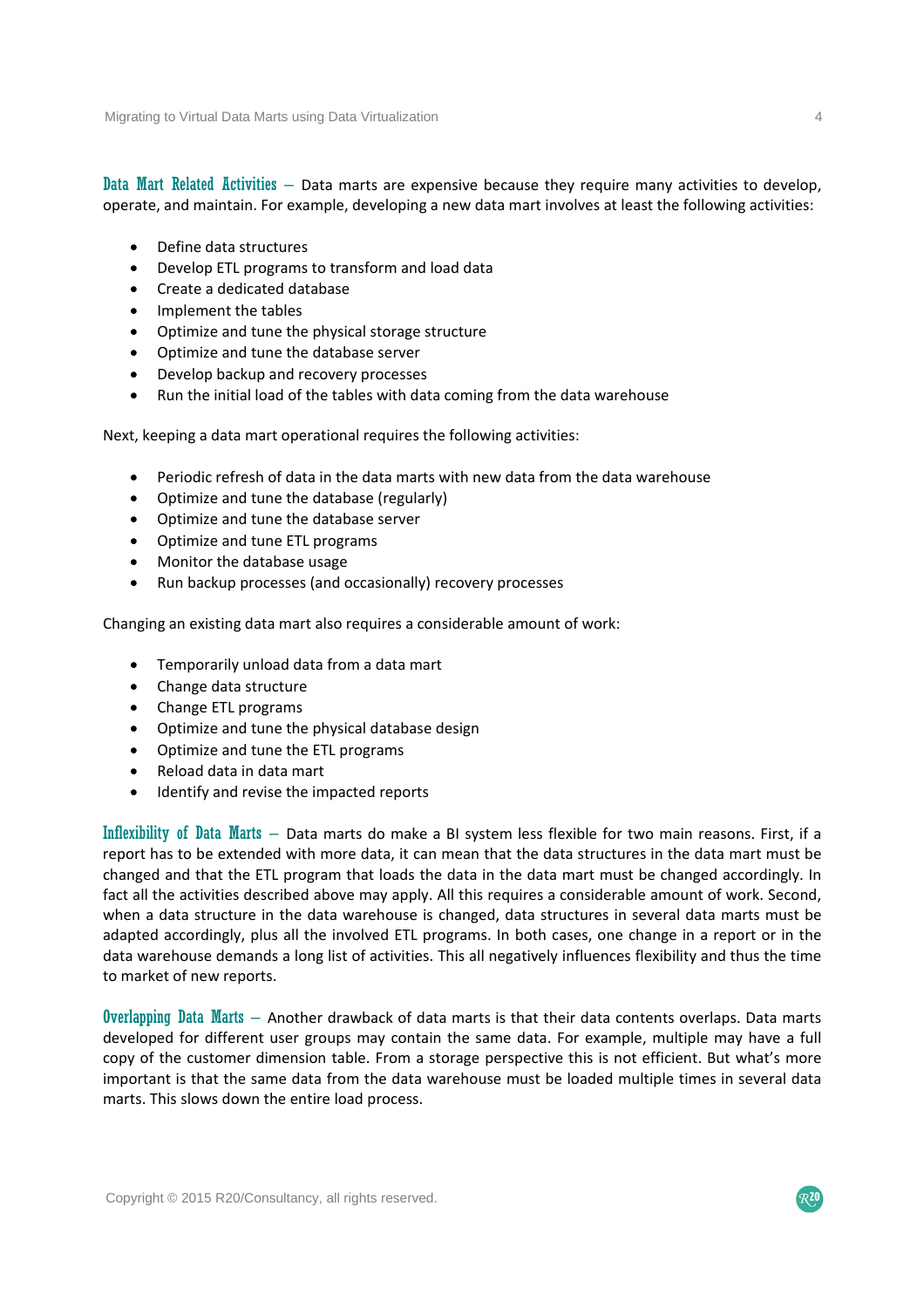Degrading Data Quality  $-$  Duplicating data never improves the data quality. In fact, it increases the risk that data quality degrades. Storing data in a data warehouse and in multiple data marts implies that programs are invoked periodically to keep all these databases up to date. If a new data value is inserted in the data warehouse all the data marts must be kept up to date. Problems can occur when running such programs. For example, they can crash halfway or they may be executed twice unintentionally. Every duplicated version of data is a potential data quality risk. David Loshin<sup>3</sup> worded it as follows: "Multiple copies of the same data lead to more data silos in which the quality of the data continues to degrade, especially when levels of service for consistency and synchronization are not defined or not met." Copying data to multiple data marts can only lead to *entropy* of the BI system and to inconsistency of data.

## 4 The Alternative: Virtual Data Marts using Data Virtualization

Virtual Data Marts – Traditional data marts as described in Section 2 can be called *physical data marts*, because they occupy disk storage. CIS allows the development of *virtual data marts*. What virtual data marts have in common with their physical counterparts is that both show the data in a form that fits the reporting requirements. For example, in virtual data marts the tables can be organized in the form of a star schemas as well. The key difference between the two is that the contents of the tables in a virtual data mart is not stored. The tables in virtual data marts are defined as virtual tables in CIS.

Benefits of Virtual Data Marts – There are several principal benefits of virtual data marts over physical data marts:

- **Development speed:** Section 3 lists most of the activities for setting up, operating, and changing a physical data mart. It clearly shows how much work is involved. Setting up a virtual data mart requires less activities as is shown in this whitepaper.
- **Agility:** Changing a view defined in a virtual data mart involves altering its definition and nothing more. To make a comparable change in a physical data mart leads to changing the data structures, redefining ETL programs, unloading and reloading data, possibly changing the existing index structures, and re‐tuning and re‐optimizing the database; see Section 3. In other words, it involves more work and negatively impacts agility. Changing virtual data marts, on the other hand, involves less work and that improves agility.
- **Lower costs:** Developing and changing physical data marts is more expensive than developing and changing virtual data marts. The main reason is, again, less work.
- **Improved data quality:** Because less copies of the data exist when virtual data marts are developed, there is a reduced risk that the data in the copies become inconsistent or incorrect.
- **Improved data governance:** With virtual data marts more data structure definitions and data models are shared. CIS offers lineage and impact analysis making it easy to see all the

<sup>3</sup> D. Loshin, *Effecting Data Quality Improvement through Data Virtualization*, June 2010; see

http://purl.manticoretechnology.com/ImgHost/582/12917/2011/resources/white\_papers/Effecting\_Data\_Quality\_Improvement \_through\_Data\_Virtualization.pdf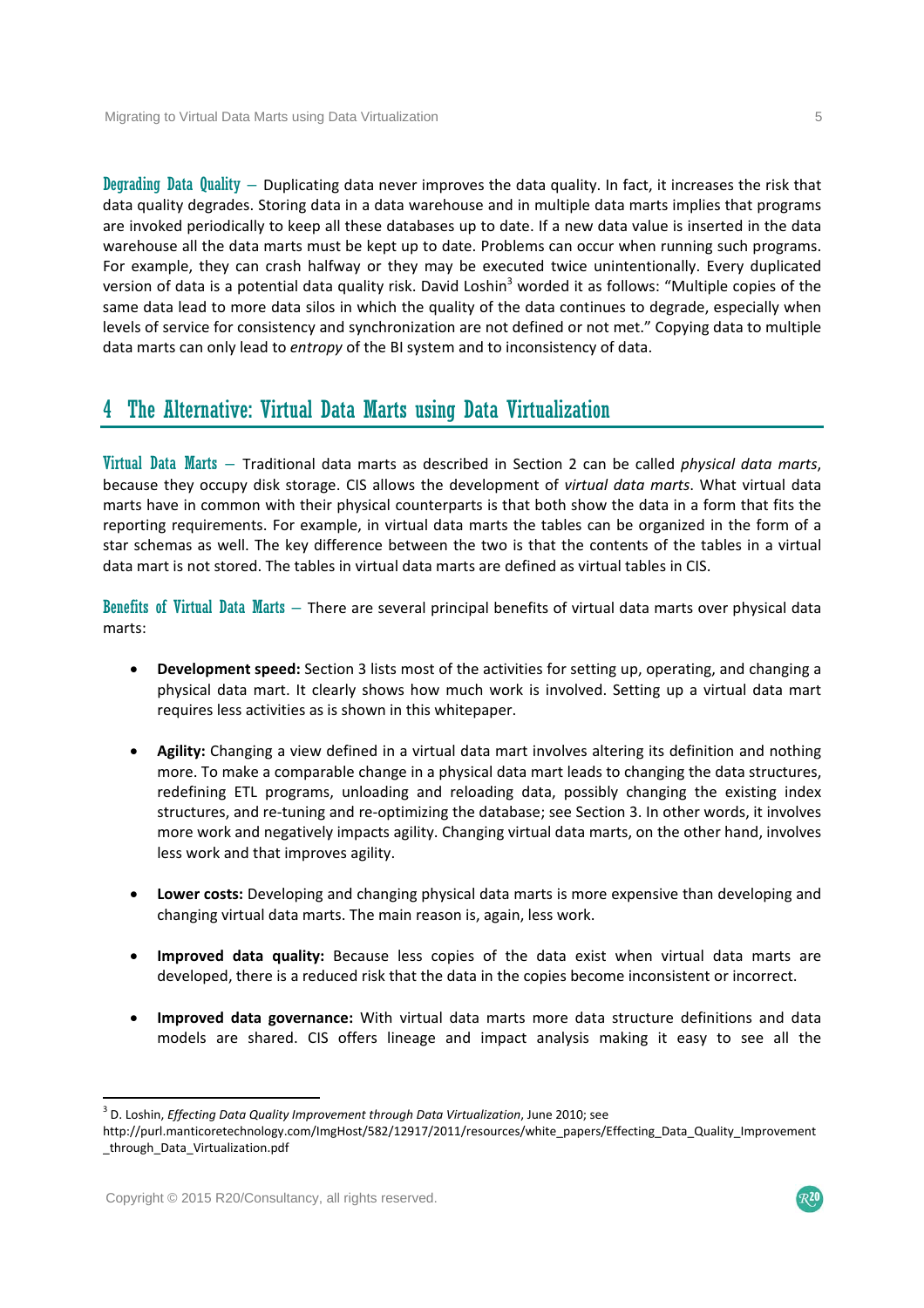relationships and dependencies between tables and columns in the data warehouse and the vrtual data marts. This simplifies data governance.

 **Simplified data security:** By defining all virtual data marts in CIS, all the data security specifications are centralized. For example, only one set of data acces rules have to be defined, and not for each physical data mart a separate set.

A potential advantage of a physical data mart is that its performance can be better than that of its virtual counterpart. However, several techniques exist to improve the performance of a virtual data mart, such as enabling caching; see Section 5.2. In this case, a comparable performance can be obtained.

## 5 Developing Virtual Data Marts

This section describes step by step how to migrate an existing physical data mart to a virtual data mart without impacting the operational reports:

- 1. Recreating physical data marts as virtual data marts
- 2. Improving query performance on virtual data marts
- 3. Identifying common specifications among virtual data marts
- 4. Redirecting reports to access virtual data marts
- 5. Extracting definitions from the semantic layer of the reporting tools and placing them in view definitions
- 6. Defining security rules
- 7. Adding external data to virtual data marts

We assume that all the physical data marts are developed with SQL database servers, such as Oracle, Microsoft SQL Server, or MySQL.

Throughout this section the same sample data warehouse is used. Figure 2 shows the database structure of this data warehouse. This example is based on the example used in the book *Data Virtualization for Business Intelligence Systems*<sup>4</sup> .

#### Step 1: Recreating Physical Data Marts as Virtual Data Marts

Importing Data Warehouse Tables – To be able to develop a virtual data mart, the tables in the existing data warehouse from which the physical data mart is loaded, must be imported in CIS. Identifying these tables may be easy if an ETL tool is used to extract data from the data warehouse. Most of these products support lineage analysis with which the relationships between data warehouse tables and data mart tables can be clearly presented. When internally‐developed code is used, this step may involve digging deep in the code.



<sup>4</sup> <sup>4</sup> R.F. van der Lans, *Data Virtualization for Business Intelligence Systems*, Morgan Kaufmann Publishers, 2012.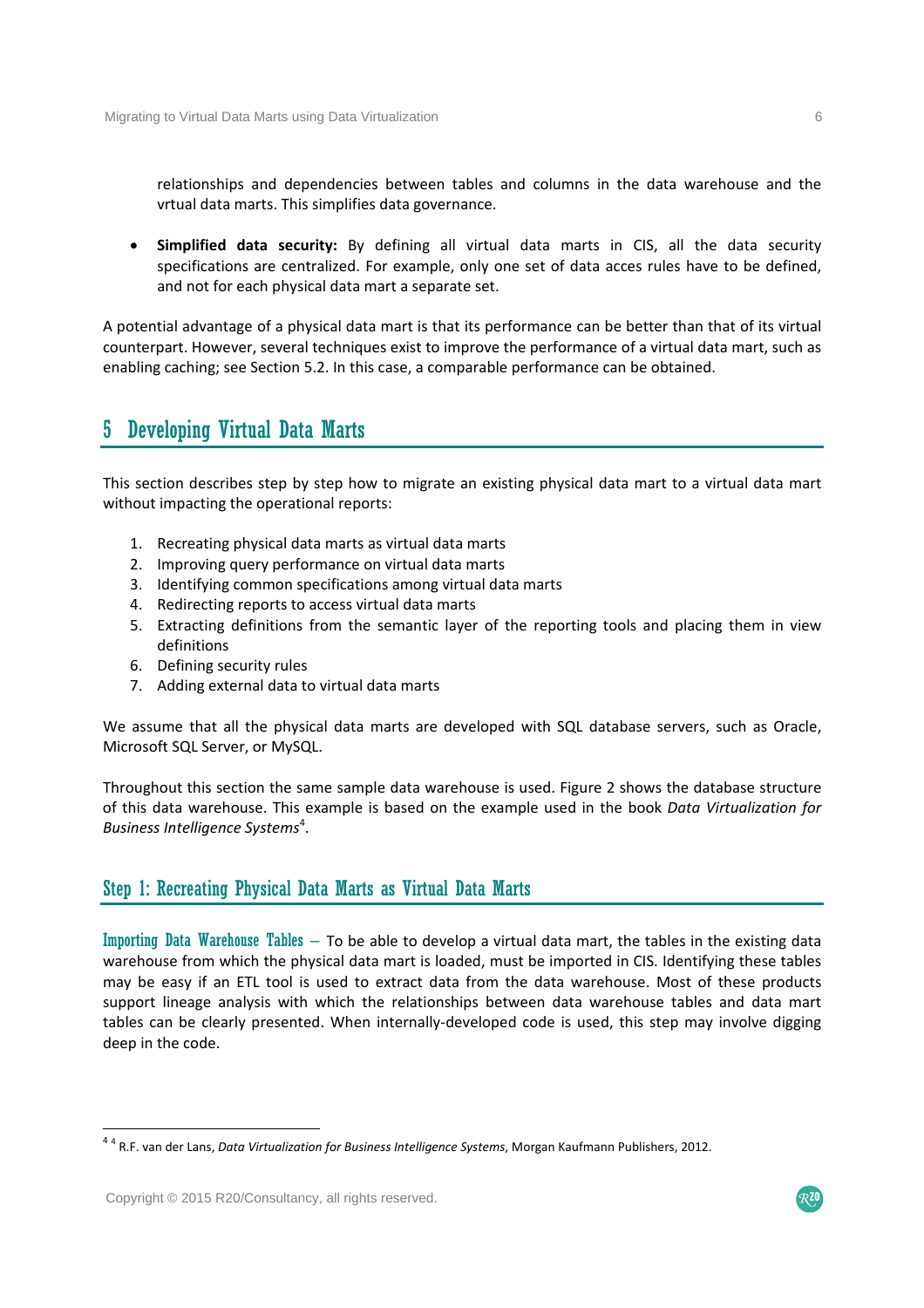

Figure 2 The data model of a data warehouse.

Defining Virtual Data Marts – Next, views must be defined with the same structure as the tables in the physical data mart. The logic to define the views can be derived from the ETL program that loads data into the physical data mart. To guarantee a 1:1 conversion, the view logic must be equivalent to the ETL logic so that the reports return the same results when they have been migrated to CIS.

Unfortunately, no tools exist to perform this migration automatically. This entire step is executed manually. Most ETL tools offer a high-level, flow-like language for specifying how to transform data structures and data values. Familiar operations are sort, filter, join, and aggregate that all have a corresponding operation in SQL and are therefore easy to migrate. Besides looking at the ETL programs, it's worthwhile to study the source‐to‐consumer mappings from which the ETL was developed. These mappings may be more conceptual and less product‐dependent.

The result of Step 2 is a solution in CIS consisting of two levels of views; see Figure 3.

Migrating a Star Schema – As indicated, the tables of many data marts are organized as a star schema. For example, the data in the data warehouse depicted in Figure 2 may be transformed to the star schema presented in Figure 4.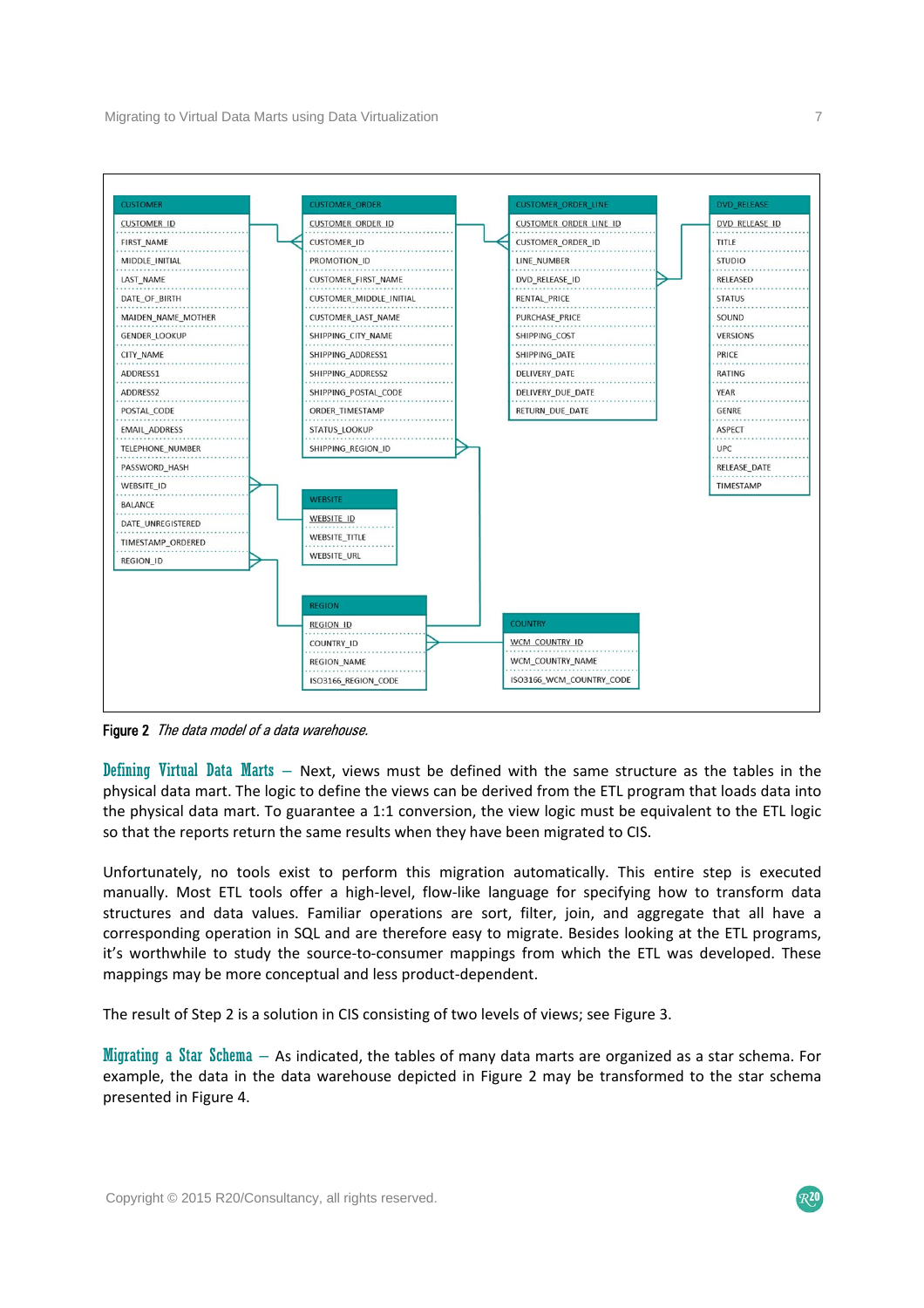

Figure 3 The approach described in this section results in two levels of views in CIS; the two middle layers in this diagram.

In most cases such a transformation is relatively straightforward. For example, the view definition for the CUSTOMER dimension is a join of four tables (note that VDM stands for Virtual Data Mart):

DEFINE VIEW VDM\_CUSTOMER AS<br>SELECT C.CUSTOMER ID, C.CUSTOMER ID, C.FIRST NAME, C.MIDDLE\_INITIAL, C.LAST NAME, C.DATE\_OF\_BIRTH, C.MAIDEN NAME MOTHER, C.GENDER<sup>LOOKUP</sup>, C.CITY\_NAME, C.ADDRESS1, C.ADDRESS2, C.POSTAL\_CODE, C.EMAIL\_ADDRESS, C.TELEPHONE NUMBER, C.PASSWORD\_HASH, C.WEBSITE\_ID, W.WEBSITE<sup>TITLE</sup>, W.WEBSITE<sup>URI</sup>, C.BALANCE, C.DATE\_REGISTERED, C.DATE\_UNREGISTERED, C.TIMESTAMP\_CHANGED, C.REGION\_ID, R.REGION\_NAME, R.ISO3166\_REGION CODE, R.COUNTRY\_ID, N.WCM\_COUNTRY\_NAME, N.ISO3166\_WCM\_COUNTRY\_CODE<br>FROM CUSTOMER AS C  $C$ USTOMER AS  $C$ LEFT OUTER JOIN WEBSITE AS W ON C.WEBSITE ID = W.WEBSITE ID LEFT OUTER JOIN REGION AS R ON C.REGION\_ID = R.REGION\_ID LEFT OUTER JOIN COUNTRY AS N ON R. COUNTRY ID = N.WCM COUNTRY ID

 $R<sub>20</sub>$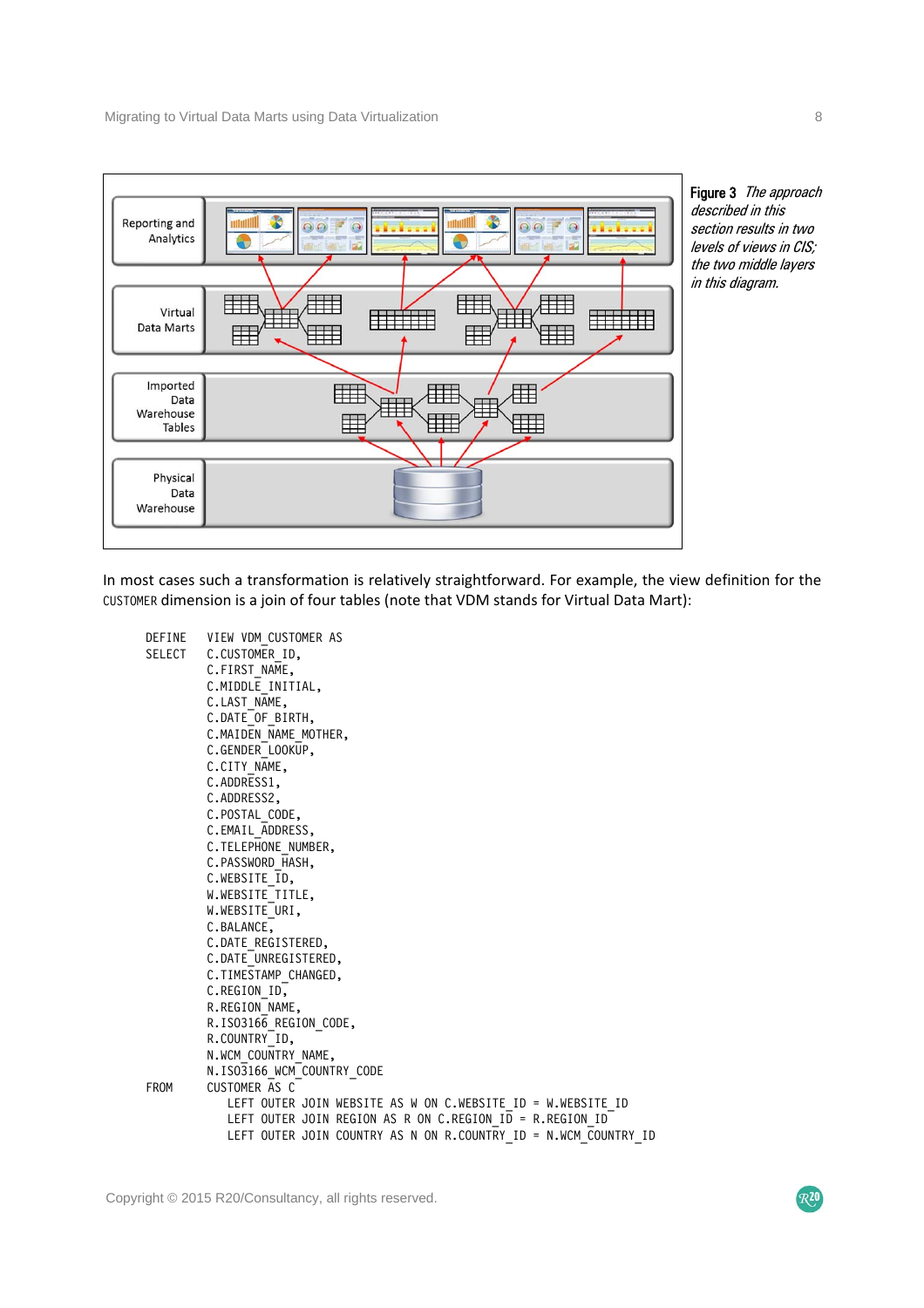

Figure 4 The data model of a data mart.

The definition of the fact table called TRANSACTION is a join of two tables:

```
DEFINE VIEW VDM_TRANSACTION AS 
SELECT CUO.CUSTOMER ID.
           COL.DVD_RELEASE_ID, 
           CUO.ORDER_TIMESTAMP, 
           COL.RENTAL_PRICE, 
           COL.PURCHASE_PRICE, 
COL.SHIPPING_COST<br>FROM CUSTOMER ORDER LI
          CUSTOMER ORDER LINE AS COL
             LEFT OUTER JOIN CUSTOMER ORDER AS CUO
              ON COL.CUSTOMER_ORDER_ID = CUO.CUSTOMER_ORDER_ID
```
Avoid Duplicate Views  $-$  As indicated, multiple data marts may contain identical tables. For example, they may all contain a copy of the CUSTOMER table. In that case, do not create two views, but just one. If two tables are almost identical, defining one view is probably sufficient. For example, if the only difference is that one has a few columns less than the other, define one view that includes all the columns and hide the extra columns for one user group.

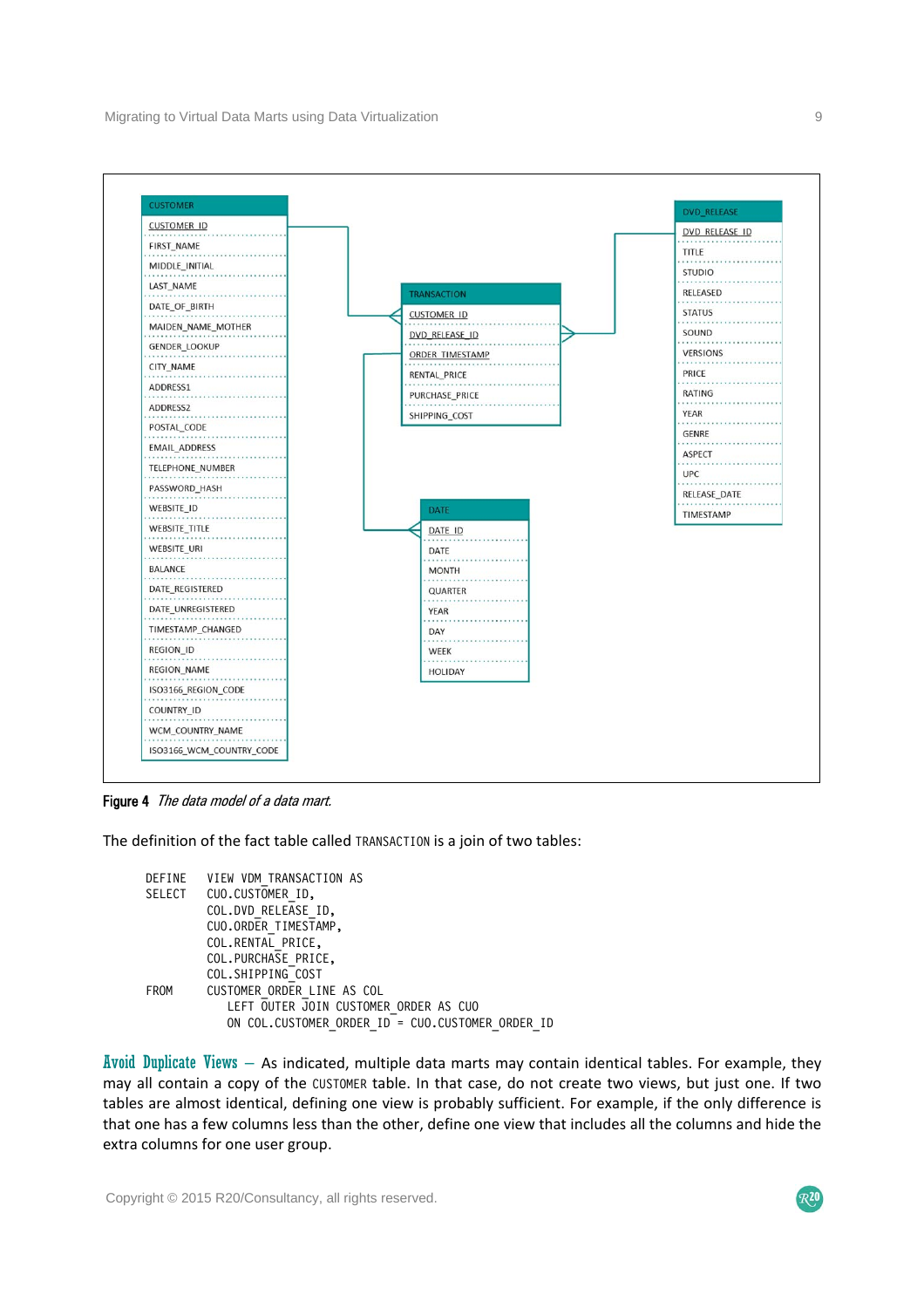Missing Tables  $-$  A data mart may contain a table that does not contain data from the data warehouse. For example, there may be a table called DATE; see Figure 4. Such tables have been developed to speed up date/time-related queries. If such tables exist, implement them in the data warehouse as physical tables and define views on top in CIS.

Complex Code – Some parts of ETL programs may be hard to migrate to CIS. Here are some potential problem areas:

**External code:** If an ETL program invokes external code, try to replace this code by CIS procedural code. If this is not possible and if the external code supports an API supported by CIS, try to invoke the code from within CIS.

**Complex cleansing functions:** It's quite unusual that ETL programs invoke cleansing functions when data is copied from the data warehouse to data marts. Usually, this is done before the data is copied into the data warehouse. Still, it may be possible. If these functions are supported by the ETL tool, it may be difficult to replace them by CIS functions, because the logic may just be too complex. If the functions can be accessed using SOAP or REST interfaces, it may be possible to invoke them in the same way using CIS. As a last resort, retain a limited set of ETL programs and physical copies and make CIS access them.

**Procedural logic:** The code to transform the structure of the data warehouse tables to the data mart tables may be procedural. This means that the code has not been written in a declarative language such as SQL. The reason may be that the transformations are very complex. Imagine that a column in a data warehouse table contains values that represent EDIFACT messages. An example of such a value is:

UNB+UNOA:1+005435656:1+006415160:1+060515:1434+00000000000778'XXXUNH+ 00000000000117+INVOIC:D:97B:UN'XXXBGM+380+342459+9'XXXDTM+ 3:20060515:102'XXXRFF+ON:521052'XXXNAD+BY+792820524::16++ CUMMINSMIDRANGEENGINEPLANT'XXXNAD+SE+005435656::16++ GENERALWIDGETCOMPANY'XXXCUX+1:USD'XXXLIN+1++157870:IN'XXXIMD+ F++:::WIDGET'XXXQTY+47:1020:EA'XXXALI+US'XXXMOA+203:1202.58'XXXPRI+ INV:1.179'XXXLIN+2++157871:IN'XXXIMD+F++:::DIFFERENTWIDGET'XXXQTY+ 47:20:EA'XXXALI+JP'XXXMOA+203:410'XXXPRI+INV:20.5'XXXUNS+S'XXXMOA+ 39:2137.58'XXXALC+C+ABG'XXXMOA+8:525'XXXUNT+23+00000000000117'XXXUNZ+ 1+00000000000778'

Turning this value in a clean set of view columns is hard to do with SQL. Using a piece of procedural code may be more efficient. In such a situation, develop a view using a stored procedure with scripting code. It's also worth studying whether the transformation of this data can be moved to the ETL program that loads this data in the data warehouse.

**Proprietary database server functions:** ETL programs may have used proprietary database server functions. For example, MySQL supports the proprietary functions DATABASE (returns the name of the accessed database) and VERSION (returns the identification of the version number of MySQL, something like 5.0.7-beta-nt). If proprietary functions are used, try to implement a CIS function that returns a similar value.

Tables with Incorrect Data – For an ETL program it's not uncommon to store *incorrect records* in a separate file or table when data is copied from a source to a target. Incorrect records contain data that does not comply to particular rules. When incorrect records are written to a separate file, it's almost as if the ETL program returns multiple results: the tables containing the correctly copied records and tables containing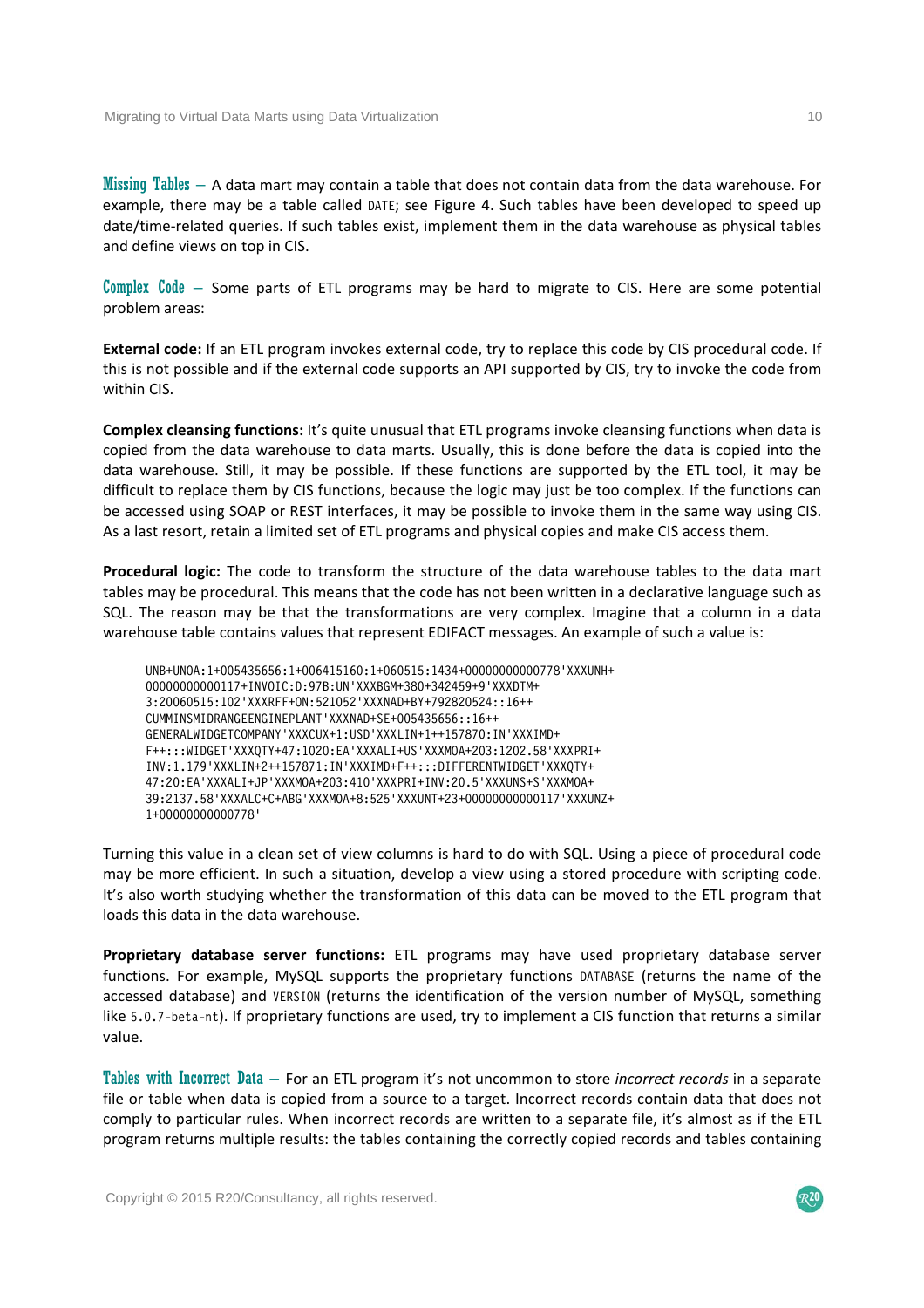the incorrect records. Afterwards, the file with the defective records can be sent to the business users so that they can correct the data.

A view in CIS can't have two outputs. A view can be defined to "stop" all the incorrect data to be presented, but it can't have a second output. If BI specialists need to see whether the data warehouse tables do contain incorrect data, a complementary view can be defined that shows the incorrect data.

Example: Imagine that the following two integrity rules apply to the VDM\_DVD\_RELEASE view:

- Date values in the RELEASE DATE column must all be greater than December 31, 1989, because the company didn't exist before that date.
- The column STATUS must have one of the following six values: Cancelled, Discontinued, Out, Pending, Postponed, or Recalled.

Here is the definition of the data mart view containing the two intregity rules and showing correct data:

DEFINE VIEW VDM\_DVD\_RELEASE AS SELECT. FROM DVD RELEASE WHERE RELEASE\_DATE > '1989-12-31' AND STATUS IN ('Cancelled','Discontinued','Out','Pending','Postponed','Recalled')

Explanation: All the rows with a timestamp that is too old and those whose status is not in the list of allowed values, are excluded from the result. So, the users don't see those rows.

For BI specialists a second view can be defined that shows the rows with the incorrect rows. There are two ways to do this. With the first solution the view definition contains the two integrity rules that apply to the data in the DVD RELEASE table:

DEFINE VIEW VDM\_DVD\_RELEASE\_DEFECTIVE AS **SELECT** FROM DVD RELEASE WHERE  $NOT^T$ (RELEASE DATE > '1989-12-31' AND STATUS IN ('Cancelled','Discontinued','Out','Pending','Postponed','Recalled'))

With the second solution the view definition does not require the rules to be specified twice:

|               | DEFINE VIEW VDM DVD RELEASE DEFECTIVE AS |
|---------------|------------------------------------------|
| <b>SELECT</b> | *                                        |
| FROM          | DVD RELEASE                              |
| EXCEPT        |                                          |
| <b>SELECT</b> | $\star$                                  |
| FROM          | VDM DVD RELEASE                          |

If VDM DVD RELEASE is redefined, automatically, the definition of VDM DVD RELEASE DEFECTIVE is changed. The first solution probably has a better performance, but requires the rules to be specified in both views complicating their maintenance.

Setting the Refresh Rate – Be careful with the refresh rate of virtual data marts. The frequency with which data warehouses are refreshed may differ from the one used for the physical data marts. For example, the refresh rate a data warehouse may be every 24 hours, whilst a data mart is refreshed every 48 hours. If

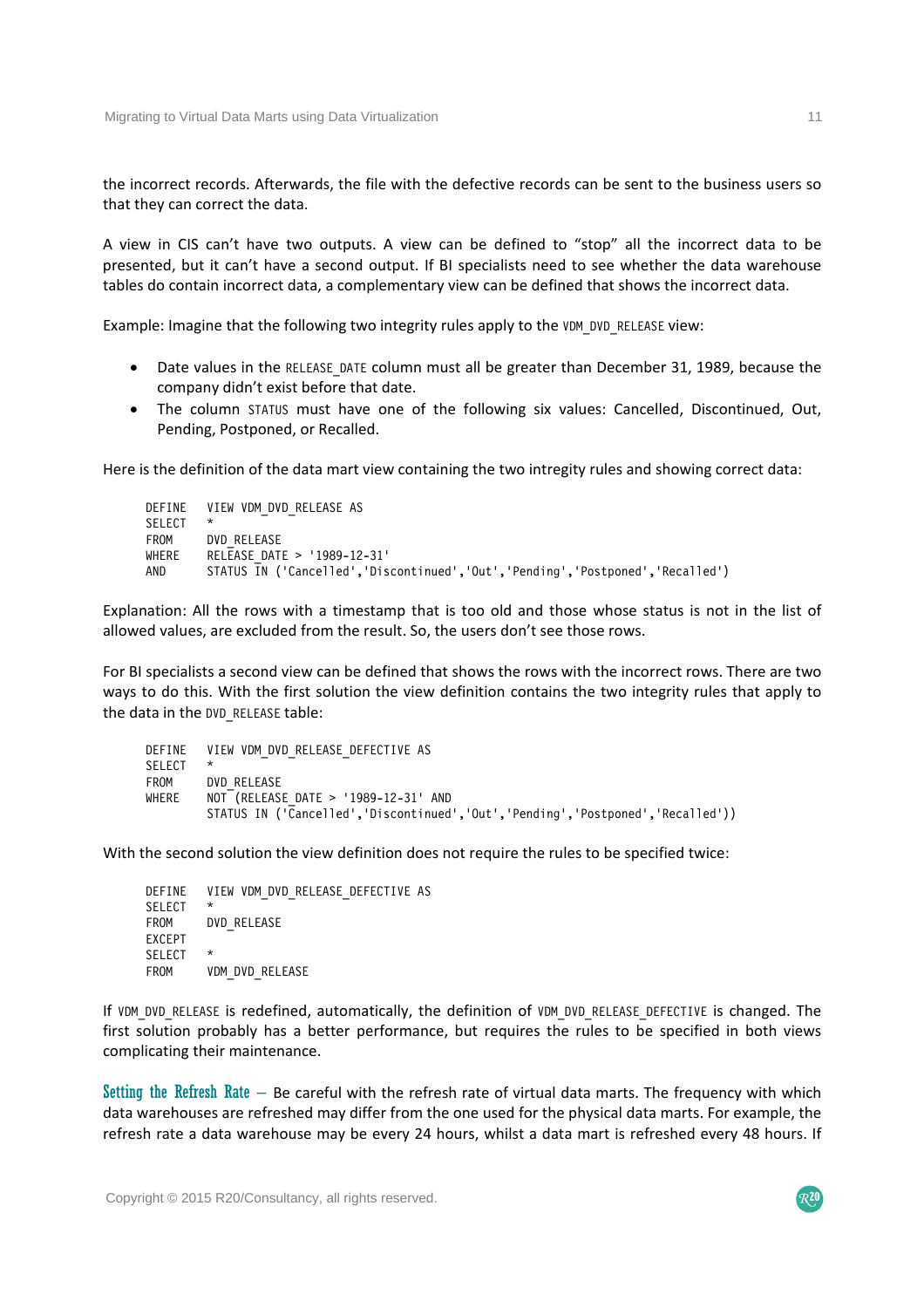the data warehouse is refreshed more frequently than a data mart, the view definition must be extended to simulate this lower refresh rate. This is necessary to guarantee identical report results.

The extension consists of two parts. First, a table must be created in the data warehouse that keeps track for each view the date and time of the (hypothetical) last refresh. For example, this table may look like this:

VIEW LAST REFRESH  $-$ VDM\_CUSTOMER\_ORDER\_IN\_01\_AREA 2015-01-06 23:59:59 VDM\_CUSTOMER\_ORDER\_LINES 2015-01-07 23:59:59 : in the second control of the second control of the second control of the second control of the second control of the second control of the second control of the second control of the second control of the second control

Every time when the data warehouse is refreshed, the LAST REFRESH values must be updated. Note that a more sophisticated solution can be developed.

Next, a filter must be added to the view definition:

```
DEFINE VIEW VDM CUSTOMER ORDER IN 01 AREA AS
SELECT *
FROM DW CUSTOMER ORDER
WHERE SHIPPING_POSTAL_CODE LIKE '01%' 
         LOAD TIMESTAMP \overline{\le} (SELECT LAST_REFRESH FROM REFRESH_DATES WHERE VIEW = 'VDM_CUSTOMER_ORDER_IN_01_AREA')
```
We assume a column called LOAD TIMESTAMP exists in the DW CUSTOMER ORDER table and contains the date and time indicating when this record was loaded in the data warehouse. The extra filter guarantees that the view will only show those records of the DW\_CUSTOMER\_ORDER table that were loaded before the last refresh cycle of the view.

Defining Primary and Foreign Keys – Define the same *primary* and *foreign keys* on the data mart views as have been defined on the tables in the physical data mart. Although these keys have no meaning for CIS, it's recommended to define them, because many reporting and analytical tools need to know the primary and foreign keys of the tables. When these keys are defined, they can be exposed as metadata and can be retrieved by the tools. Due to the keys, the tools understand the structure of the tables better and they can generate more efficient queries.

#### Step 2: Improving Query Performance on Virtual Data Marts

The performance of queries on the data mart views depends on many aspects, including the hardware being deployed, the database server in use, the amount of data, whether caching is switched on, the size of the virtual contents of the views, and the query workload. This section contains some recommendations for optimizing the performance of a virtual data mart when performance problems are encountered. Note that these are very generic recommendations.

Updating Statistical Information Of Data Warehouse Tables  $-$  A classic reason why performance may be poor is that the *statistical information* on the tables and indexes in the data warehouse are out of date; they don't reflect the correct situation anymore. Because the query optimizer of a SQL database server bases its processing strategy on this statistical information, it's crucial that it's always up to date. How statistical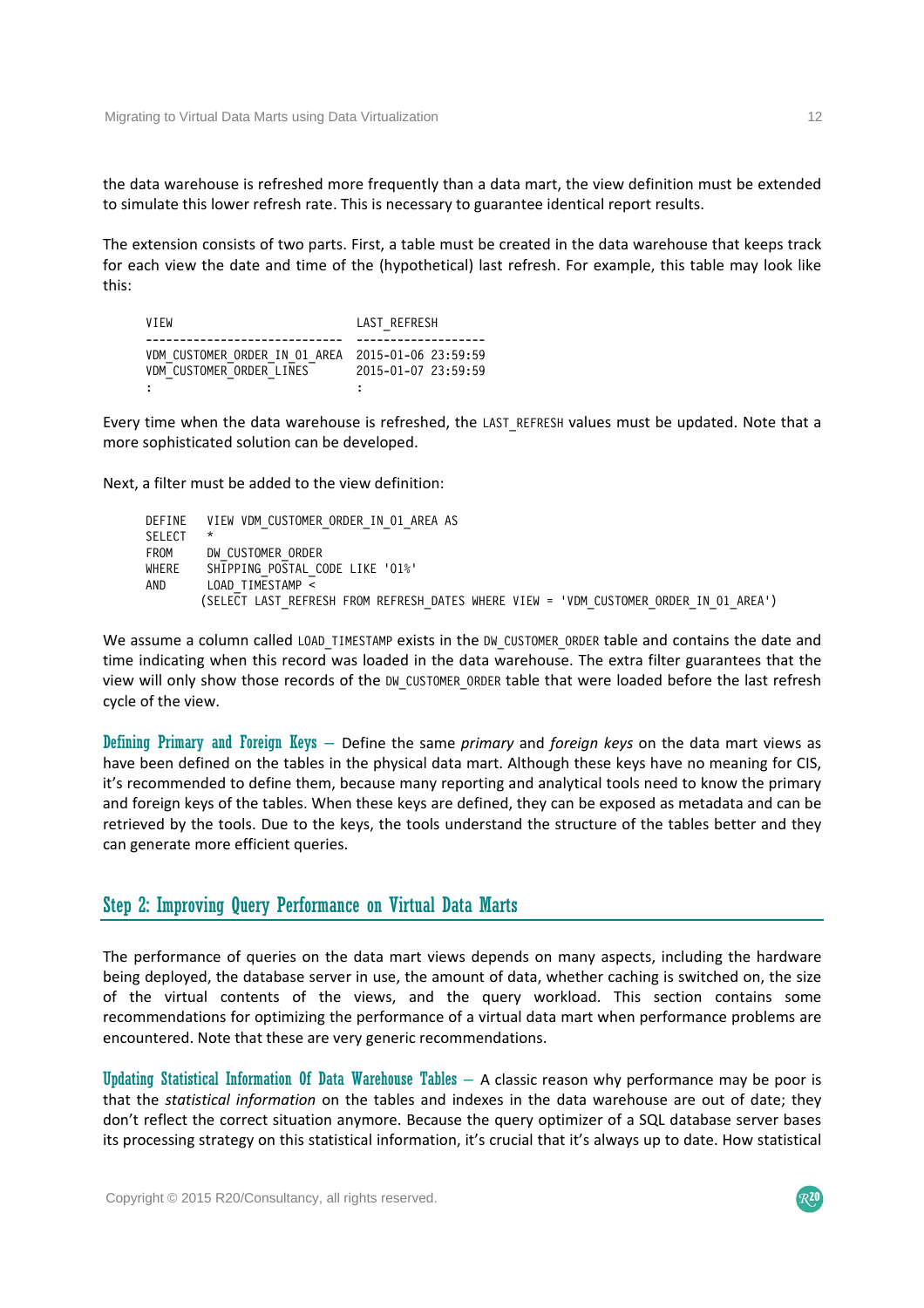information can be updated depends on the product. Therefore, we refer to the manuals.

Caching of Data Mart Views – For the data mart views that exhibit a poor query performance, define a cache. For each cached view, a refresh frequency must be defined. Use the frequency that is used currently to refresh the physical data mart to guarantee identical reporting results.

By default, CIS implements cached views with files. Access to those files can be fast, but it's not the fastest data storage technology available, especially if the files become large. Therefore, it's recommended that the caches are stored in a SQL database server.

CIS supports caches to be stored in several SQL database servers, such as EMC Greenplum, HP Vertica, IBM DB2 LUW, IBM PureData for Analytics (Netezza), Microsoft SQL Server, MySQL, Oracle, PostgreSQL, SAP Sybase ASE, Sybase IQ, and Teradata. Most of these are much more scalable and high-performing than files and definitely speed up the queries on cached views.

Indexes on Cached Views – The benefit of using a SQL database server is that all its performance improving features can be deployed to speed up access to the caches, such as memory buffer optimization, table partitioning, and tablespace organization. One of those features is that extra indexes can be defined on the caches to speed up query performance.

Guidelines on defining indexes:

- Define indexes on the foreign keys in the data mart tables to speed up joins.
- Define indexes on columns that are aggregated often.
- Define indexes on columns on which many filters are applied.

Note that adding extra indexes can slow down the refreshing of the caches somewhat.

Developing the indexes on the caches can't be done from within CIS. This must be done using the SQL database server itself. When an extra index is defined, be sure that the right parameters are set; see the manuals of the SQL database server.

Note: The structure of a table used for caching a view is a little different from the view itself. CIS adds one column called CACHEKEY for internal processing. It contains an identifier of the refresh run. A separate table indicates what that identifier means. Never change anything with respect to this column. Nor should the indexes that are defined by CIS itself be dropped.

Updating Statistical Information Of Caches – As it's important that the statistical information for data warehouse tables is up to date, it's also important that statistical information on the cached views is up to date. Be sure that after every refresh of a cache an update of the statistical information is considered. Out‐of‐date statistical information can lead to poor query performance.

Optimizing the SQL Database Server – Each SQL database server offers a wide range of features to improve performance. Tables can be partitioned, buffers can be enlarged and tuned, table space parameters can be optimized, data can be moved to faster storage technology, and so on. Check with database administrators to see if they can tune and optimize access to the cached views.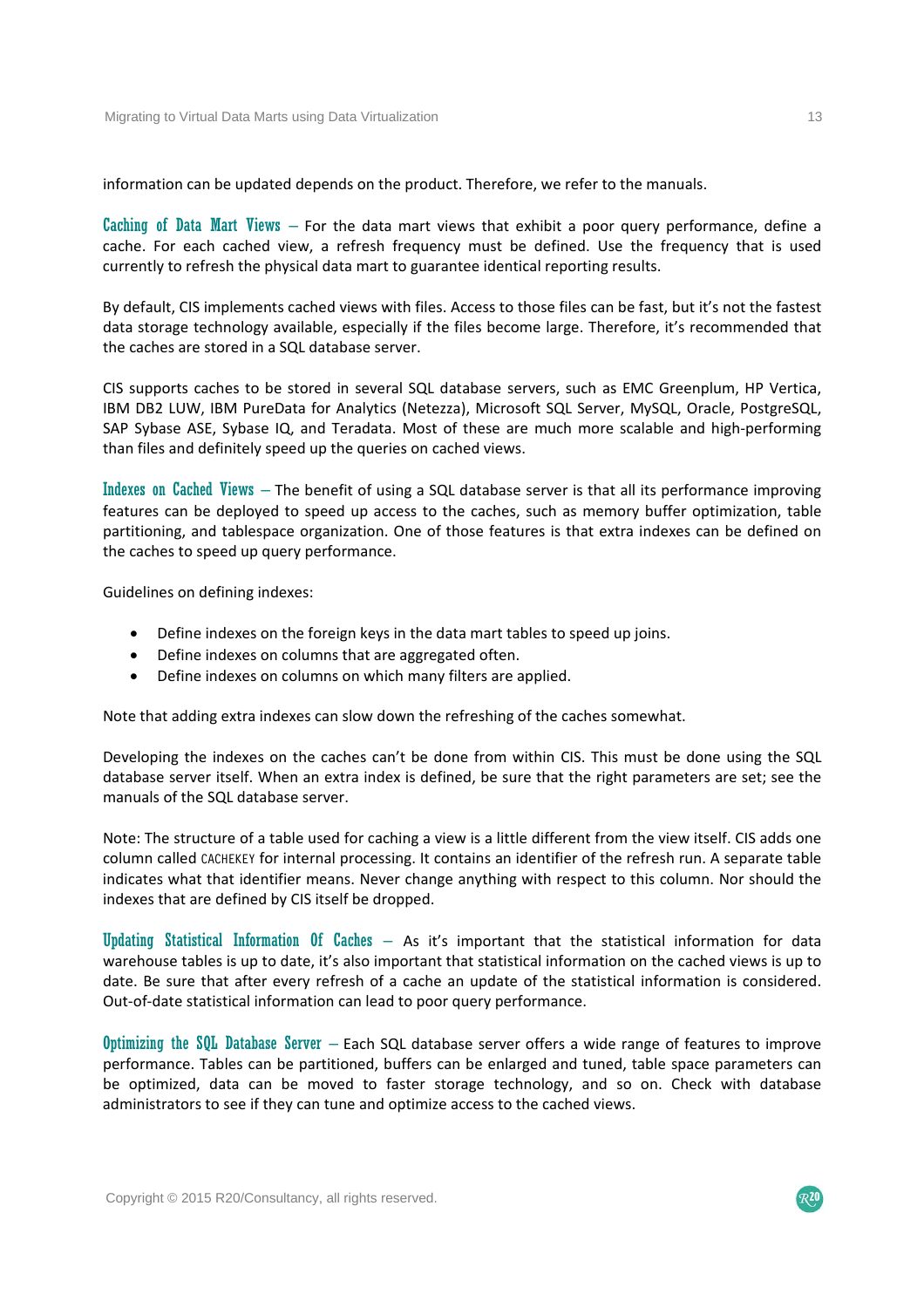Migrating to Another Database Server – If possible, another database server can also be selected to run the data warehouse itself. The performance may be structurally poor, because the database server used for the data warehouse is not up to the job. In this case, a migration of the data warehouse to one of the analytical SQL database servers, such as EMC Greenplum, HP Vertica, IBM PureData for Analytics (Netezza), SAP Sybase IQ, and Teradata, can be considered.

#### Step 3: Identifying Common Specifications Among Virtual Data Marts

After processing the first two steps, the result consists of two levels of views; see also Figure 3. Many of the data marts views will undoubtedly contain identical or similar definitions. It is recommended to extract the *common specifications* and *definitions* from the views and to implement them in a centralized fashion by defining them on a middle layer of views; see Figure 5.



By centralizing the common specifications in a set of views, they can be shared and that simplifies maintenance. In addition, new views on the data mart layer won't have to be developed from scratch, because existing specifications in the common layer can be reused. In fact, this step can result in identifying *reference data* and *master data* common to all the virtual data marts. Identifying common specifications is an investment in the future. It leads to the development of a canonical data model and simplifies data governance.

 $R<sub>20</sub>$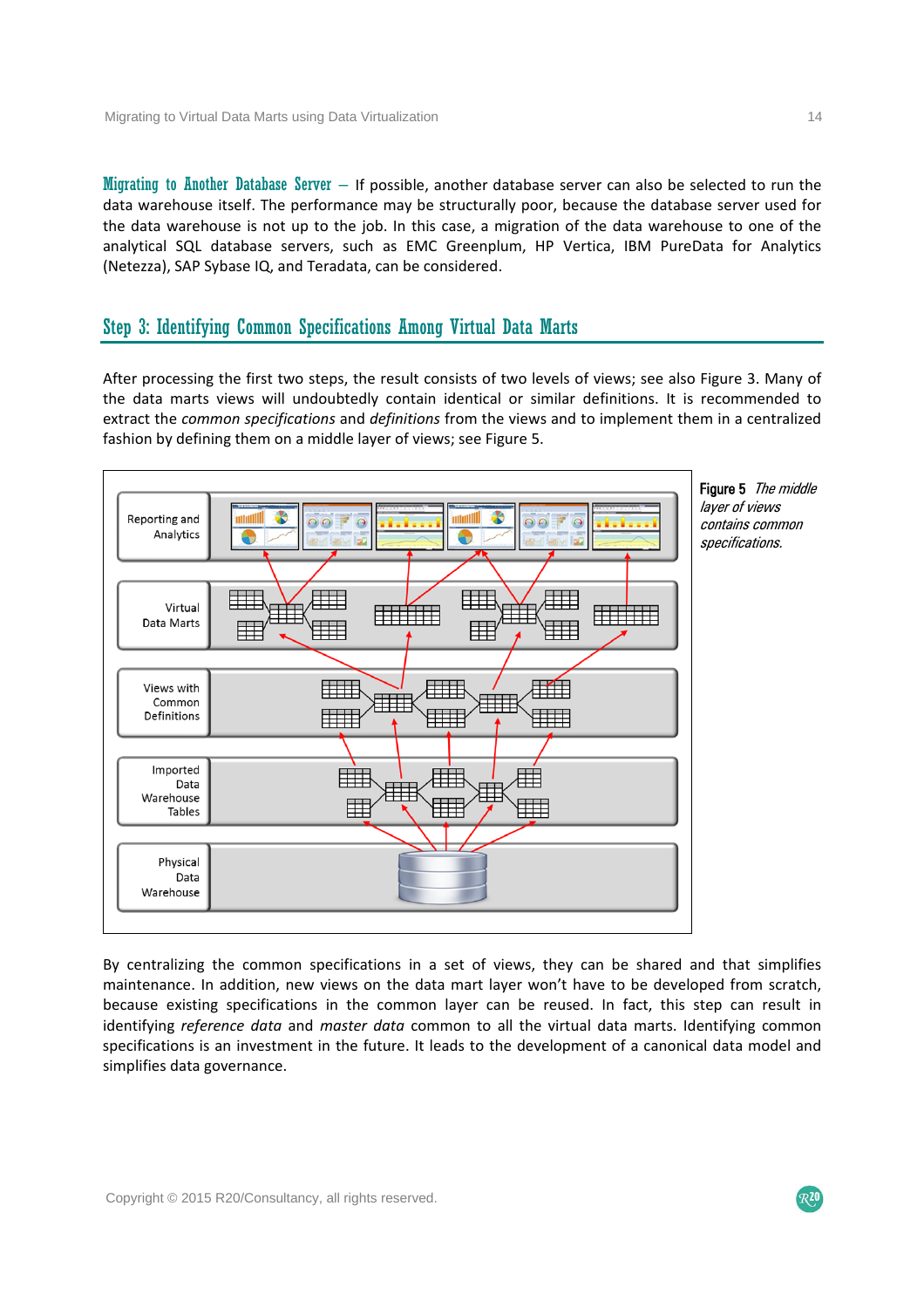Migrating to Virtual Data Marts using Data Virtualization 15

To illustrate this, take the following two definitions of data mart views:

```
DEFINE VIEW VDM SOME CUSTOMERS AS
SELECT CUSTOMER ID, LAST NAME, YEAR(DATE OF BIRTH), CITY NAME
FROM CUSTOMER 
WHERE YEAR(DATE OF BIRTH) > 1980
AND POSTAL CODE LIKE '4%'
DEFINE VIEW VDM CUSTOMERS PER CITY AS
SELECT CITY_NAME, COUNT(*)<br>FROM CUSTOMER
FROM CUSTOMER<br>WHERE YEAR(DAT)
         YEAR(DATE OF BIRTH) > 1980
AND POSTAL CODE LIKE '4%'
GROUP BY CITY NAME
```
Both views contain identical specifications, such as YEAR(DATE\_OF\_BIRTH) > 1980 and POSTAL\_CODE LIKE '4%'. The specifications can be extracted from these views and can be defined in a new view (CV stands for Common Views):

DEFINE VIEW CV SOME\_CUSTOMERS AS SELECT CUSTOMER ID, LAST NAME, DATE OF BIRTH, CITY NAME FROM CUSTOMER WHERE YEAR(DATE OF BIRTH) > 1980 AND POSTAL CODE LIKE '4%'

Next, the two views are changed accordingly:

| DEFINE | VDM SOME CUSTOMERS AS                                  |
|--------|--------------------------------------------------------|
| SELECT | CUSTOMER ID, LAST NAME, YEAR(DATE OF BIRTH), CITY NAME |
|        | FROM CV SOME CUSTOMERS                                 |
| DEFINE | VDM CUSTOMERS PER CITY AS                              |
|        | SELECT CITY NAME, COUNT(*)                             |
|        | FROM CV SOME CUSTOMERS                                 |
|        | GROUP BY CITY NAME                                     |

In this example, if the filter POSTAL CODE LIKE '4%' has to be changed to POSTAL CODE LIKE '4%' OR POSTAL CODE LIKE '5%', it requires just one change in the CV SOME CUSTOMERS view, and not two. Especially in large environments with hundreds of views, this improves development time and leads to more consistent report results.

To make the entire solution more manageable and easier to maintain, try to locate these identical and similar definitions. It requires in‐depth knowledge of all the view definitions. *CIS Discovery* can be used to investigate whether relationships exist between views. This tool locates key entities and reveals relationships between tables.

 $R$ 20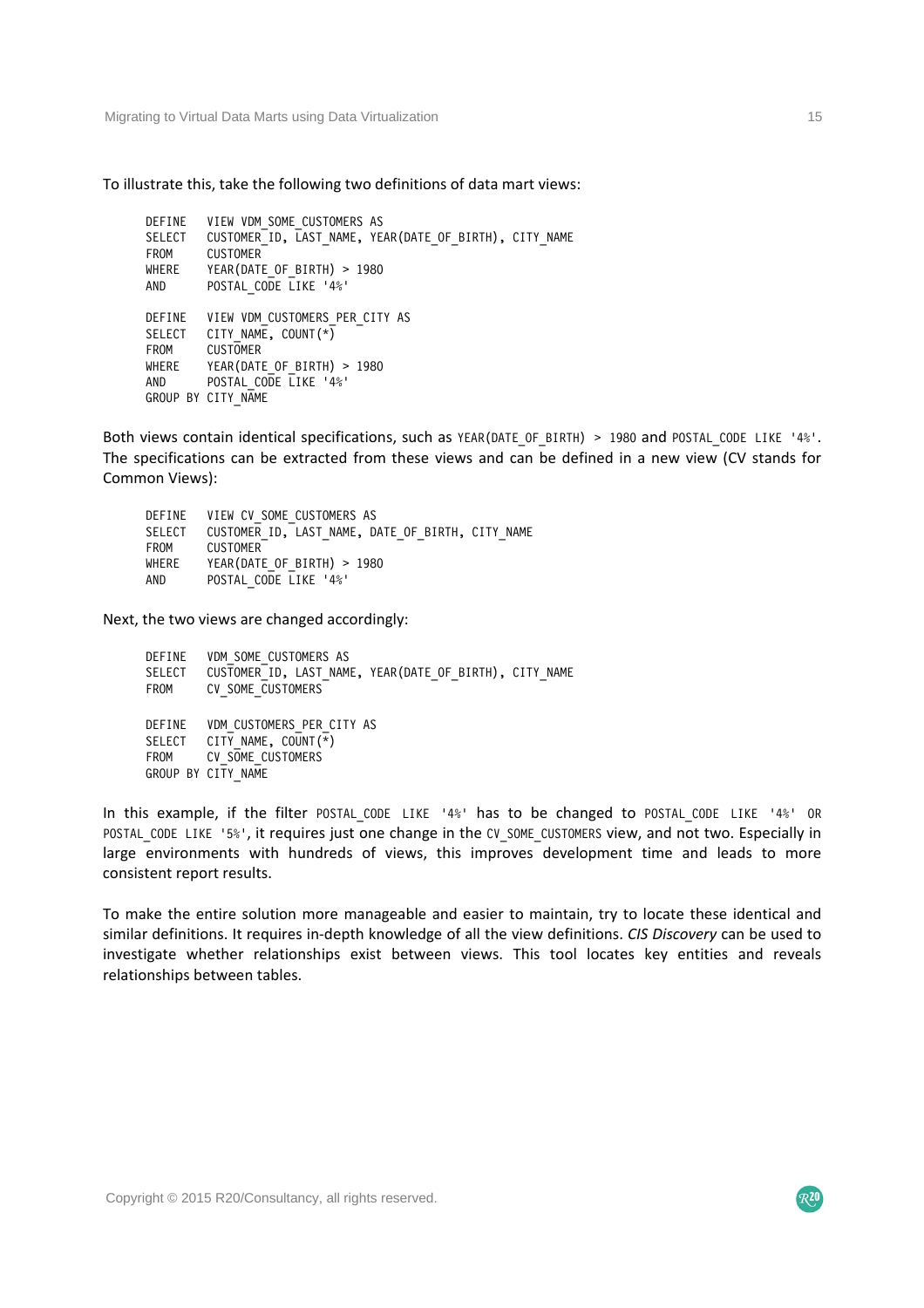#### Step 4: Redirecting Reports to Access Virtual Data Marts

In this step the reports are redirected from the physical data marts to the views defined in CIS. Instead of using the ODBC/JDBC driver of the SQL database running the data mart, they must access data through one of CIS' ODBC/JDBC drivers. This mainly involves work on the side of the reporting tool. For example, changes may have to be made to a semantic layer or in a metadata directory.

Except for some minor issues, for the majority of the reports this migration will proceed effortlessly. For example, it could be that the reports execute SQL statements that use proprietary features not supported by CIS. In this case, try to rewrite these SQL statements and replace the proprietary features by more standard ones. If specific scalar functions are missing, develop them with CIS. These functions are executed by CIS itself and not by the underlying SQL database server.

Note: Execute this step report by report. First, apply this step to one report before moving on to the next. This way, lessons learned from migrating one report can be used when migrating the next one.

#### Step 5: Extracting Definitions from the Reporting Tools

Many tools for reporting and analytics allow users to define data-related specifications inside their tools. For example, a user can define alternative names for columns, introduce derived columns, add filters on rows, define aggregated columns, and so on. Defining such specifications with the reporting tools has three drawbacks:

- Developing these specifications costs the business users valuable time.
- These specifications may not be formally tested properly.
- The specifications are seldom shared across users. This can lead to inconsistent specifications and different report results.

Extract these definitions from the tools and implement them in the data mart views. Then, they can be formally tested and shared. For example, if a user has implemented a formula to derive the age of an employee based on his birth date, it's probably easier to add this formula as an extra column to the view definition. Other users can then use that same age field as well.

#### Step 6: Defining Security Rules

Often, users have been granted query access to all the data stored in the data mart they access. A similar set of authorization privileges must be defined in CIS. The following steps are recommended:

- Define a user group for each original physical data mart. The name of this user group can be comparable to the original name of the physical data mart.
- For each user group assign SELECT privilege on all the data mart views that represent tables that were once part of the corresponding physical data mart. For example, if the physical data mart contained a table called ORDERS, SELECT privilege is assigned to the user group on the view called ORDERS.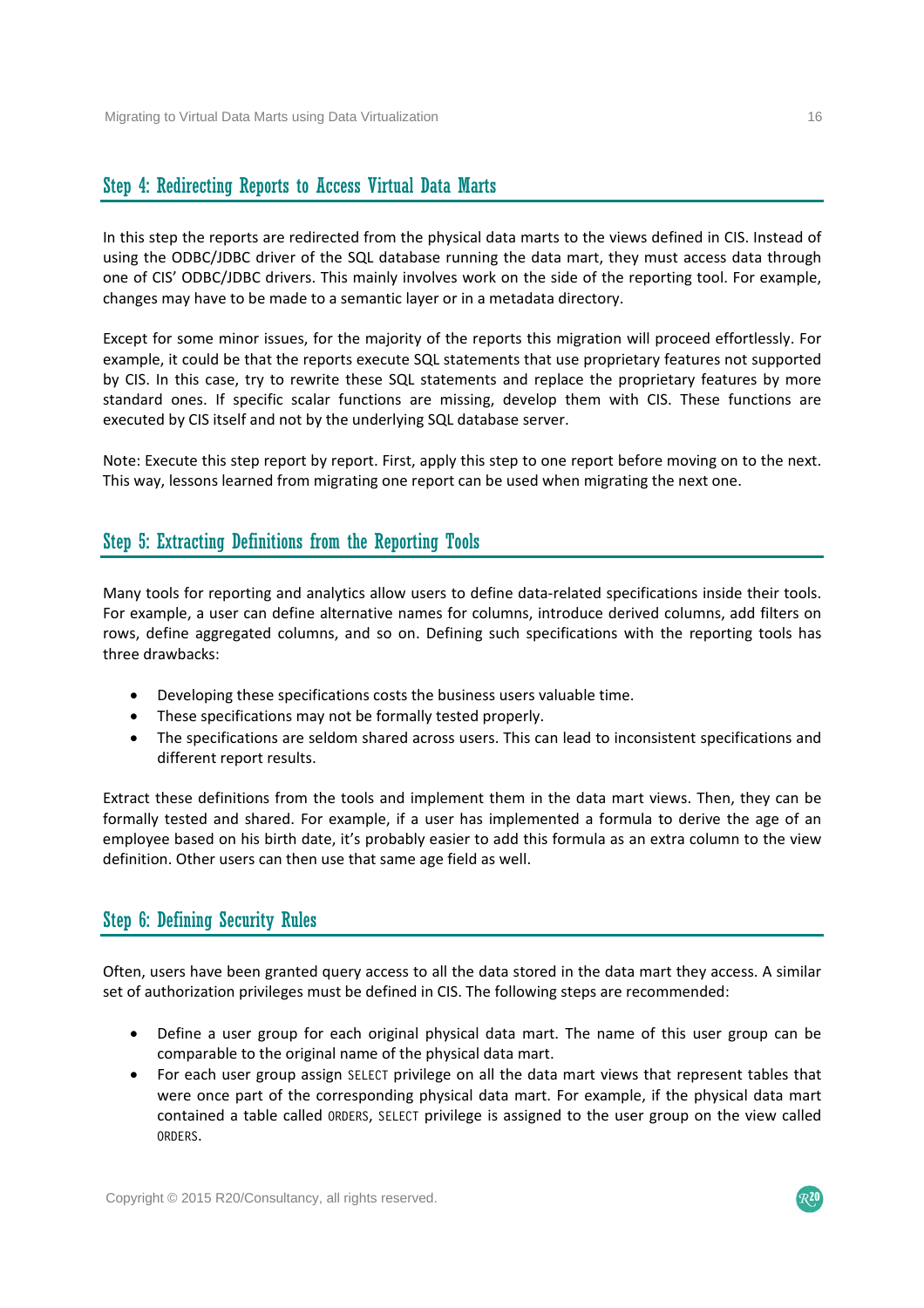Assign each individual user to the user groups that correspond with the physical data marts they were allowed to access. Some users may be member of multiple user groups and they inherit and accumulate rights from all the groups to which they belong.

#### Step 7: Adding External Data to Virtual Data Marts

This step deals with all the data integration specifications that users have created themselves. Many tools allow users to blend data from the physical data mart with data stored in some private files, such as spreadsheets and MS Access files. These integration specifications are not commonly shared amongst users, but are private developments. As in Step 5, try to define these integrations inside CIS so that they can be shared among users.

Do not do this for the incidental integration projects, but for the more structural ones. For example, define integrations in CIS when they are used by several users, have been used for some time, and have been used continuously.

This step is hard to formalize, but it's worthwhile doing so that wheels are not invented over and over again.

## 6 Getting Started

When all the steps are executed, it's recommended to execute them in the order specified in this whitepaper. However, it's not required to execute all the steps right away. Steps can be skipped first and executed later. Figure 6 shows which steps are optional and which ones are mandatory; Steps 1, 2, and 4 are mandatory and the others optional. For example, in a project the decision can be made to first focus on the three mandatory steps plus Step 6 to secure the data. After these steps, the new system is made available to the users, and only after a few weeks or months after the system has proven itself with respect to performance, stability, and the correctness of report results, are the remaining steps executed.

It's not recommended to migrate all the physical data marts on one go. Such an approach would be too risky. Make it an iterative process. Finish the migration of one physical data mart before the next migration project is started. This gradual and evolutionary makes it easier to reuse specifications.

Final remark: After all the physical data marts have been migrated, not all the work is done. Steps 3, 5, and 7 are never finished. Business analysts can always try to improve the entire set of view definitions. Aim for more sharing of specifications. Over time specifications will migrate gradually from the reports to the top layer views and onwards to the lower layer views.

 $\mathcal{R}^{\mathbf{20}}$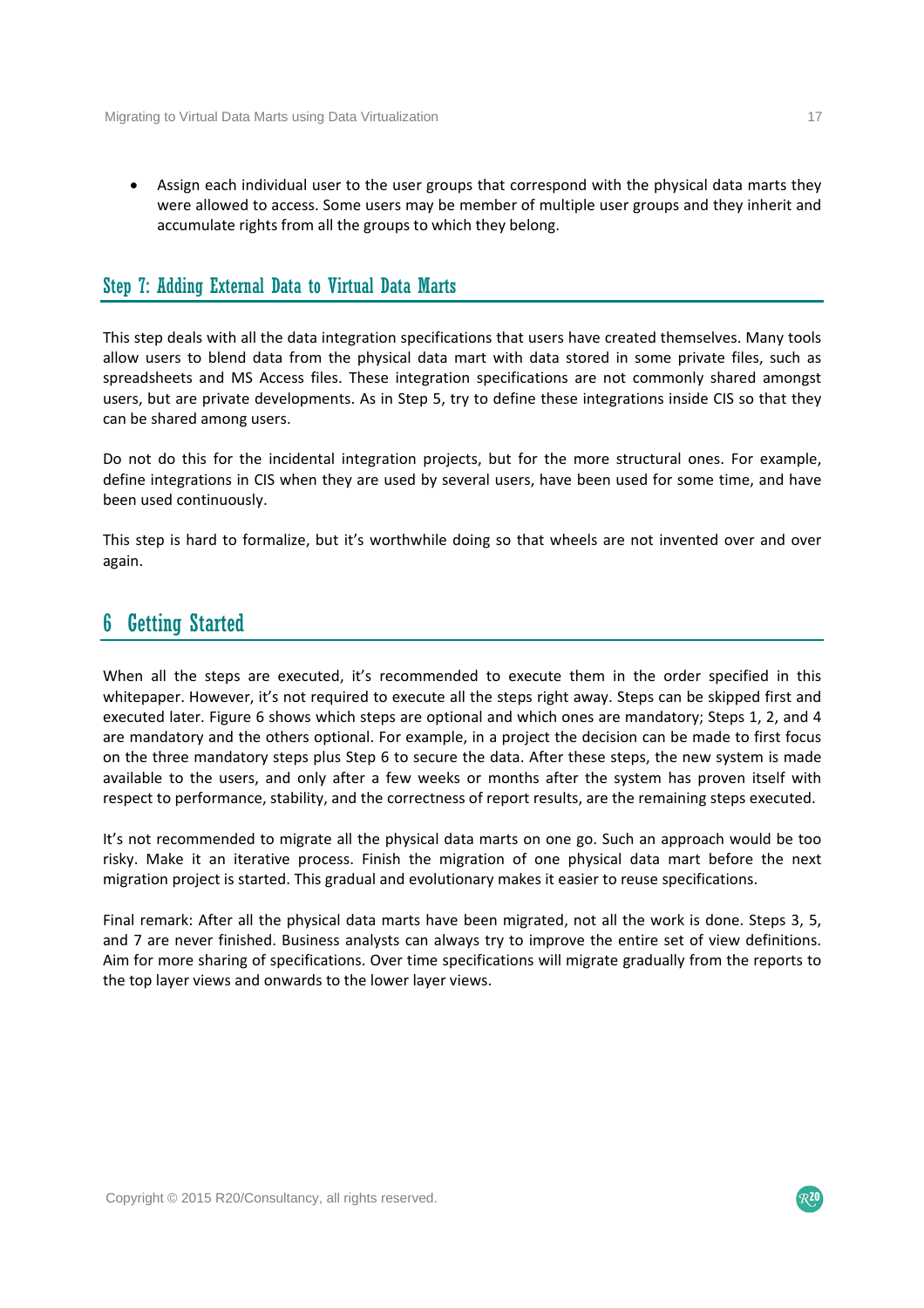

Figure 6 All the steps to migrate a physical data mart to CIS.

RZO